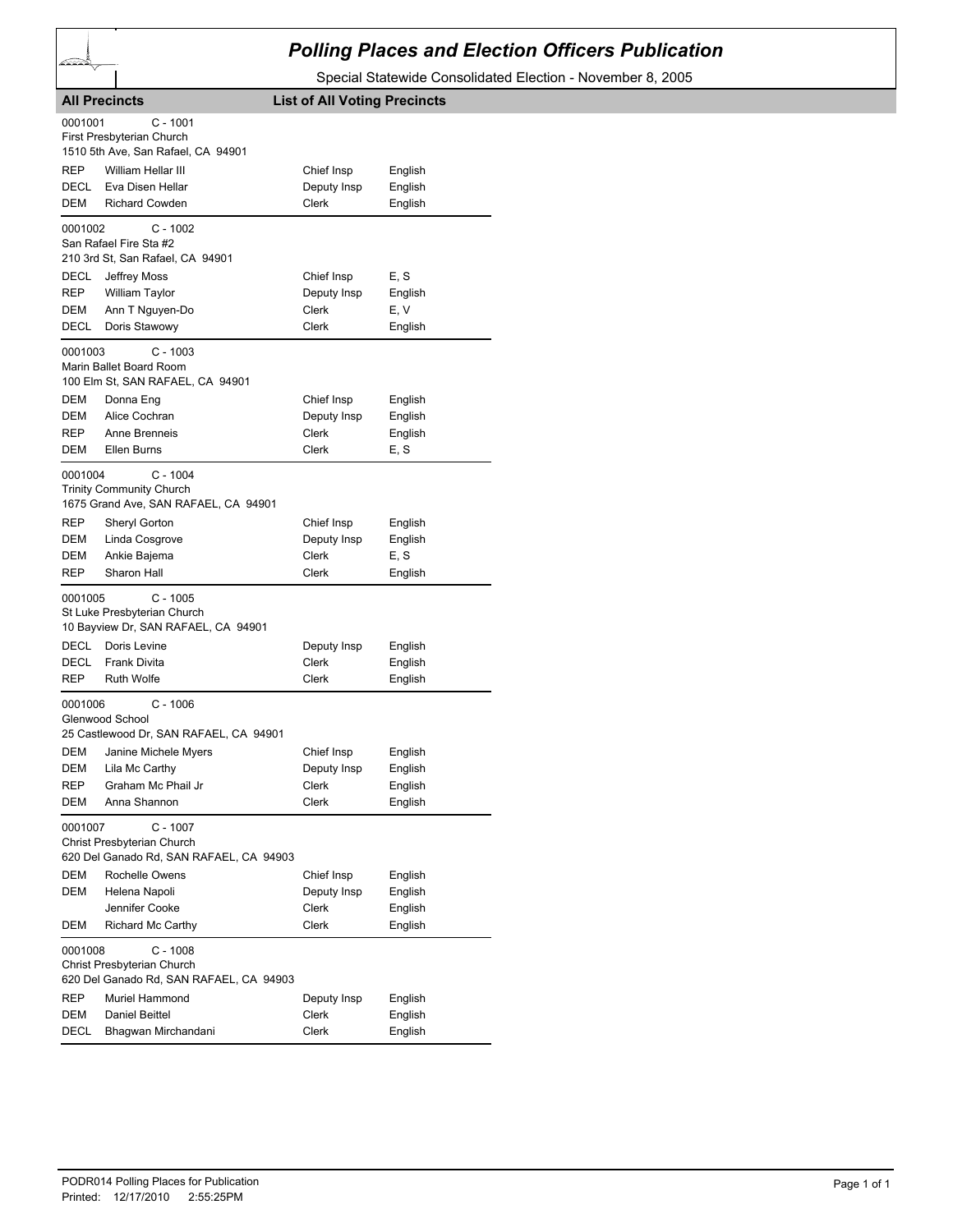|              | <b>All Precincts</b>                                                      | <b>List of All Voting Precincts</b> |                    |
|--------------|---------------------------------------------------------------------------|-------------------------------------|--------------------|
| 0001009      | $C - 1009$<br>Nazareth House<br>245 Nova Albion Way, SAN RAFAEL, CA 94903 |                                     |                    |
| <b>DEM</b>   | Lois Ellison                                                              | Chief Insp                          | English            |
| <b>REP</b>   | Alvin Anderson                                                            | Deputy Insp                         | English            |
| DEM          | Stella Apostolos                                                          | Clerk                               | English            |
|              | <b>Sally Guerry</b>                                                       | Clerk                               | English            |
| 0001010      | $C - 1010$                                                                |                                     |                    |
|              | Marin County Office Of Education                                          |                                     |                    |
|              | 1111 Las Gallinas Ave, San Rafael, CA 94903                               |                                     |                    |
| REP          | Karen Gregory                                                             | Chief Insp                          | English            |
| DEM<br>DEM   | Karen Jacob<br>Gerald Flannery                                            | Deputy Insp<br>Clerk                | English            |
| REP          | Irene Ludwig                                                              | Clerk                               | English<br>English |
|              |                                                                           |                                     |                    |
| 0001012      | $C - 1012$<br>Aegis Of San Rafael                                         |                                     |                    |
|              | 111 Merrydale Rd, San Rafael, CA 94903-4070                               |                                     |                    |
| <b>DEM</b>   | <b>Curt Kinkead</b>                                                       | Chief Insp                          | English            |
| REP          | William Ashdown                                                           | Deputy Insp                         | English            |
| DEM          | <b>Lillian Paul</b>                                                       | Clerk                               | English            |
| DEM          | <b>Richard Russell</b>                                                    | Clerk                               | English            |
| 0001013      | $C - 1013$                                                                |                                     |                    |
| Venetia Oaks |                                                                           |                                     |                    |
|              | 263 N San Pedro Rd, San Rafael, CA 94903                                  |                                     |                    |
| DECL         | <b>Shirley Sinclair</b><br>Donald Bielefield                              | Chief Insp<br>Deputy Insp           | English<br>English |
| REP          | <b>Elaine Farwell</b>                                                     | Clerk                               | English            |
| DEM          | Joan Fierberg                                                             | Clerk                               | English            |
| DEM          | Stephen Fierberg                                                          | Clerk                               | English            |
| 0001014      | $C - 1014$                                                                |                                     |                    |
|              | Korean Presbyterian Church                                                |                                     |                    |
|              | 635 Adrian Way, San Rafael, CA 94903                                      |                                     |                    |
| DEM          | Dorothy Brown                                                             | Chief Insp                          | English            |
| DEM          | Janet Smith                                                               | Deputy Insp                         | English            |
| DEM          | Marilyn Bagshaw                                                           | Clerk                               | English            |
| REP          | <b>Marilyn Cornett</b>                                                    | Clerk                               | English            |
| 0001016      | C - 1016                                                                  |                                     |                    |
|              | St Luke Presbyterian Church<br>10 Bayview Dr, SAN RAFAEL, CA 94901        |                                     |                    |
| GRN          | Gordon Waters                                                             | Chief Insp                          | English            |
| REP          | Charles Goralski                                                          | Deputy Insp                         | English            |
|              | Jill Berryman                                                             | Clerk                               | English            |
| <b>DEM</b>   | James Pearson                                                             | <b>Clerk</b>                        | English            |
| 0001017      | $C - 1017$                                                                |                                     |                    |
|              | Marinwood Community Center                                                |                                     |                    |
|              | 775 Miller Creek Rd, San Rafael, CA 94903                                 |                                     |                    |
| REP          | Nancy Douglass                                                            | Chief Insp                          | English            |
| REP          | <b>Howard Council</b>                                                     | Deputy Insp                         | English            |
| REP          | Margaret Council                                                          | Clerk                               | English            |
| DEM          | <b>Richard Kulik</b>                                                      | Clerk                               | English            |
| 0001018      | $C - 1018$                                                                |                                     |                    |
|              | Marinwood Community Center                                                |                                     |                    |
|              | 775 Miller Creek Rd, San Rafael, CA 94903                                 |                                     |                    |
| REP<br>REP   | Douglas Mc Vae<br>Sheila Berg                                             | Deputy Insp<br>Clerk                | English<br>English |
| DEM          | Lesley Currier                                                            | Clerk                               | English            |
| DEM          | Jeanne Hart                                                               | Clerk                               | English            |
| DEM          | George Phillip Roach                                                      | Clerk                               | English            |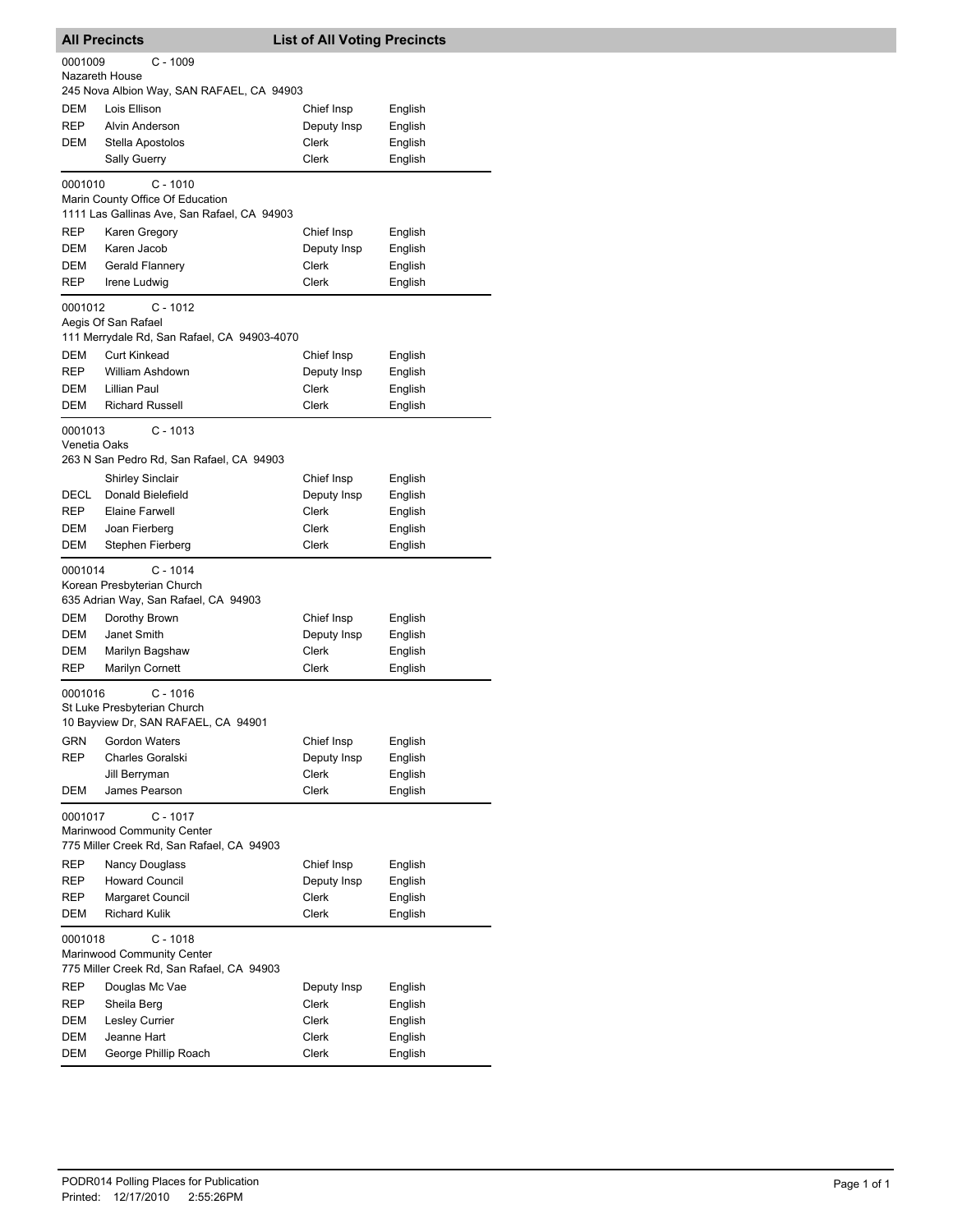|                         | <b>All Precincts</b>                                                                          | <b>List of All Voting Precincts</b> |                    |
|-------------------------|-----------------------------------------------------------------------------------------------|-------------------------------------|--------------------|
| 0001019                 | C - 1019<br>Marinwood Community Center                                                        |                                     |                    |
|                         | 775 Miller Creek Rd, San Rafael, CA 94903                                                     |                                     |                    |
| DEM                     | Ann Melanephy                                                                                 | Deputy Insp                         | English            |
| DEM<br>DEM              | James Stapleton<br>Margaret Veneman                                                           | Clerk<br>Clerk                      | English<br>English |
| 0001020                 | C - 1020                                                                                      |                                     |                    |
|                         | Lucas Valley Community Center<br>1201 Idylberry Rd, SAN RAFAEL, CA 94903                      |                                     |                    |
| DEM                     | Foy Sargent                                                                                   | Chief Insp                          | English            |
| REP                     | Deborah Correa                                                                                | Deputy Insp                         | English            |
| DEM                     | Marie Douglas                                                                                 | Clerk                               | English            |
| DECL                    | <b>Shirley Rogers Trimble</b>                                                                 | Clerk                               | English            |
| 0001021                 | $C - 1021$<br><b>Lucas Valley Community Center</b><br>1201 Idylberry Rd, SAN RAFAEL, CA 94903 |                                     |                    |
| REP                     | Ray Hirsch                                                                                    | Deputy Insp                         | English            |
| REP                     | <b>Walter Dods</b>                                                                            | Clerk                               | English            |
| REP                     | Geraldine Leydecker                                                                           | Clerk                               | English            |
| DEM                     | <b>Frederica Stevens</b>                                                                      | Clerk                               | English            |
| 0001023<br>Golden Hinde | $C - 1023$<br>5 Golden Hinde Blv, SAN RAFAEL, CA 94903                                        |                                     |                    |
| REP                     | <b>Barbara Perkins</b>                                                                        | Chief Insp                          | English            |
| DEM                     | Barbara Sebring                                                                               | Deputy Insp                         | English            |
| DEM                     | Gregory Kallick                                                                               | Clerk                               | English            |
| 0001100                 | PCT 1100<br>Methodist Church Of San Rafael<br>199 Greenfield Avenue, San Rafael, CA 94901     |                                     |                    |
| DEM                     | Walter Hanahan                                                                                | Chief Insp                          | English            |
| DEM                     | Peter Stack                                                                                   | Deputy Insp                         | English            |
| REP                     | Maria Buehler                                                                                 | Clerk                               | English            |
|                         | Sarah Elizabeth Burns                                                                         | Clerk                               | English            |
| DEM                     | Margaret Johnson                                                                              | Clerk                               | English            |
| 0001101                 | PCT 1101<br>Methodist Church Of San Rafael<br>199 Greenfield Avenue, San Rafael, CA 94901     |                                     |                    |
| DEM                     | Charles Wynn                                                                                  | Deputy Insp                         | English            |
| DEM                     | Daniel George                                                                                 | Clerk                               | English            |
| DEM                     | <b>Bernard Robinson</b>                                                                       | Clerk                               | English            |
| 0001102<br>Rotary Manor | PCT 1102<br>1821 Fifth Ave, San Rafael, CA 94901                                              |                                     |                    |
| DEM                     | Janis Tavenner                                                                                | Chief Insp                          | English            |
| DEM                     | Margaret Francisco                                                                            | Deputy Insp                         | E, S               |
| DEM                     | Sharyn Foster                                                                                 | Clerk                               | English            |
| DEM                     | Cecile Tescallo                                                                               | Clerk                               | English            |
| 0001103<br>Rotary Manor | PCT 1103<br>1821 Fifth Ave, San Rafael, CA 94901                                              |                                     |                    |
| DECL                    | Max Probst                                                                                    | Deputy Insp                         | English            |
| DEM                     | Tae Chong                                                                                     | Clerk                               | English            |
| DECL                    | Kira Joylee Nichols                                                                           | Clerk                               | English            |
| DECL                    | Johannes Ryssemus                                                                             | Clerk                               | English            |
| 0001106                 | PCT 1106<br>Lincoln Hill Community Church<br>1411 Lincoln Ave, San Rafael, CA 94901           |                                     |                    |
| DECL                    | Fernando Gomez                                                                                | Chief Insp                          | E, S               |
| DEM                     | David Pittle                                                                                  | Deputy Insp                         | E, S               |
| DEM                     | Geraldine Houston                                                                             | Clerk                               | English            |
| DECL                    | Alice Peterson                                                                                | Clerk                               | English            |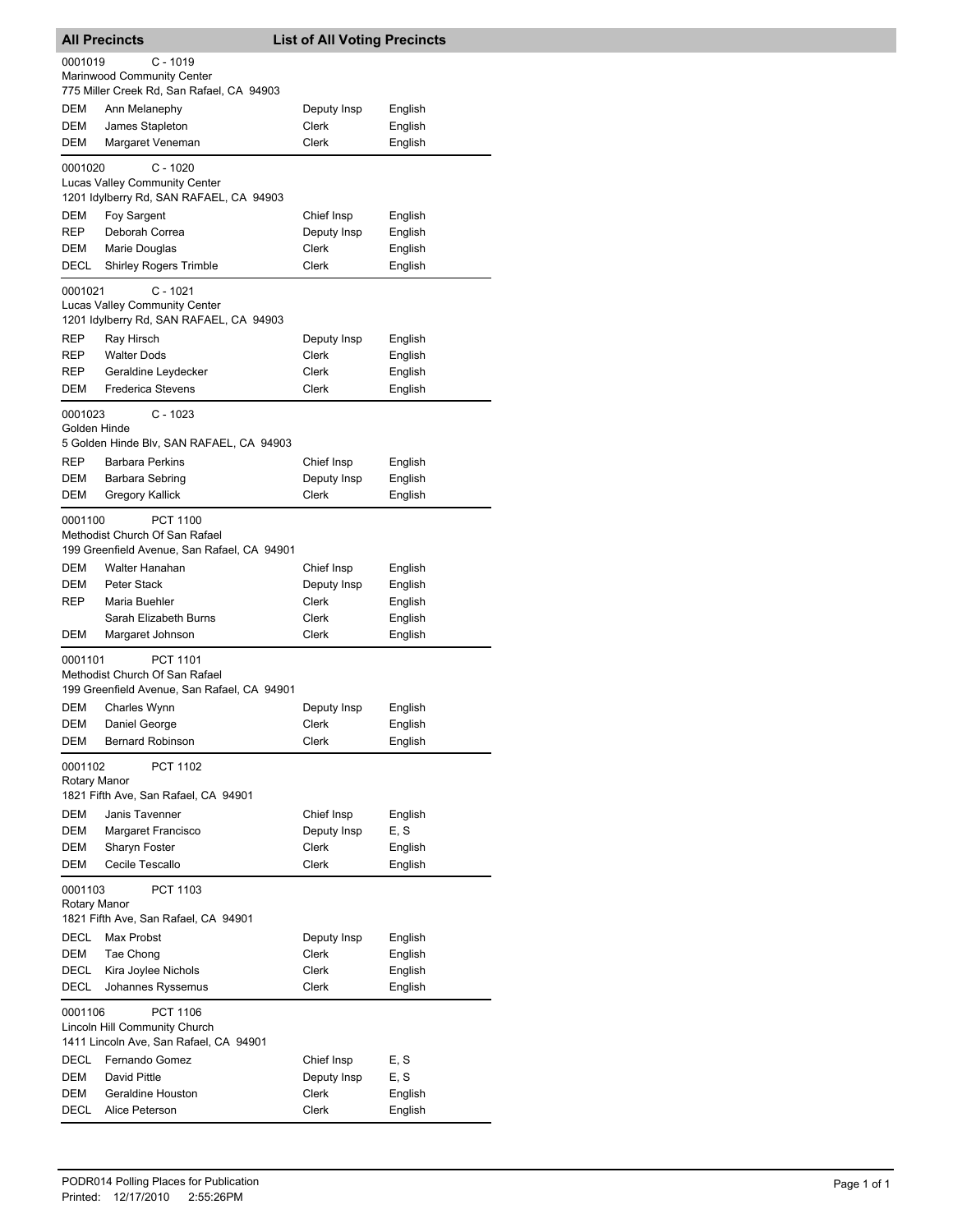|                         | <b>All Precincts</b>                                                                               | <b>List of All Voting Precincts</b> |                    |
|-------------------------|----------------------------------------------------------------------------------------------------|-------------------------------------|--------------------|
| 0001107                 | <b>PCT 1107</b><br>Lincoln Hill Community Church                                                   |                                     |                    |
|                         | 1411 Lincoln Ave, San Rafael, CA 94901                                                             |                                     |                    |
| DEM                     | Erlene Flagg                                                                                       | Deputy Insp                         | English            |
| DEM                     | Barbara Beaulieu                                                                                   | Clerk                               | English            |
| DEM                     | Chris Richard Campagna                                                                             | Clerk                               | English            |
| DEM                     | Donna Tavaiqia                                                                                     | Clerk                               | English            |
| 0001110<br>Villa Marin  | PCT 1110<br>100 Thorndale Dr, SAN RAFAEL, CA 94903                                                 |                                     |                    |
|                         | Helen Bodington                                                                                    |                                     |                    |
| DEM<br><b>REP</b>       | Helen Andrewsen                                                                                    | Chief Insp<br>Deputy Insp           | English<br>English |
| DEM                     | <b>Charles Bodington</b>                                                                           | Clerk                               | English            |
| <b>REP</b>              | Olivia Le Feaver                                                                                   | Clerk                               | English            |
| 0001112                 | PCT 1112<br><b>Embassy Suites Hotel</b><br>101 Mc Innis Parkway, San Rafael, CA 94903              |                                     |                    |
| REP                     | <b>Robert Brandt</b>                                                                               | Chief Insp                          | English            |
| REP                     | Margaret Brandt                                                                                    | Deputy Insp                         | English            |
| REP                     | Jacqueline Angerman                                                                                | Clerk                               | English            |
| REP                     | <b>Samuel Wester</b>                                                                               | Clerk                               | English            |
| 0001113                 | <b>PCT 1113</b><br>Christ Presbyterian Church<br>620 Del Ganado Rd, SAN RAFAEL, CA 94903           |                                     |                    |
| <b>REP</b>              | Roberto Iniguez                                                                                    | Deputy Insp                         | E, S               |
| DEM                     | <b>Bonnie Bartlett</b>                                                                             | Clerk                               | English            |
| DEM                     | Rikki Baum                                                                                         | Clerk                               | English            |
| DECL                    | Alice Brown                                                                                        | Clerk                               | English            |
| 0001114                 | <b>PCT 1114</b><br>Contempo Marin<br>400 Yosemite Rd, San Rafael, CA 94903-2232                    |                                     |                    |
| REP<br>DEM              | Dorothy Hallett<br>Robert Karfiol                                                                  | Chief Insp                          | English            |
| DECL                    | <b>Ashley Niemeyer</b>                                                                             | Deputy Insp<br>Clerk                | English<br>English |
| DECL                    | Leslie Roberts                                                                                     | Clerk                               | English            |
|                         | Lauren Smith                                                                                       | Clerk                               | English            |
| 0001121                 | <b>PCT 1121</b><br>Marin County Office Of Education<br>1111 Las Gallinas Ave, San Rafael, CA 94903 |                                     |                    |
| DECL                    | <b>Barbara Trites</b>                                                                              | Deputy Insp                         | English            |
| DEM<br>REP              | Rudolph Kupfer<br>Joan Loberg                                                                      | Clerk<br>Clerk                      | English<br>English |
| DEM                     | Kate Orsini                                                                                        | Clerk                               | English            |
| 0001124<br>Golden Hinde | <b>PCT 1124</b><br>5 Golden Hinde Blv, SAN RAFAEL, CA 94903                                        |                                     |                    |
| DEM                     | <b>Robert Gallimore</b>                                                                            | Deputy Insp                         | English            |
| DECL                    | <b>Wilfred Kay</b>                                                                                 | Clerk                               | English            |
| REP                     | John Semorile                                                                                      | Clerk                               | English            |
| 0001125                 | <b>PCT 1125</b><br>Contempo Marin                                                                  |                                     |                    |
|                         | 400 Yosemite Rd, San Rafael, CA 94903-2232                                                         |                                     |                    |
| REP                     | Roberto Soriano                                                                                    | Deputy Insp                         | English            |
| DEM                     | <b>Marian Apice</b>                                                                                | Clerk                               | English            |
| DECL                    | Jacqueline Brand                                                                                   | Clerk                               | English            |
| 0001126<br>DEM          | PCT 1126<br><b>Embassy Suites Hotel</b><br>101 Mc Innis Parkway, San Rafael, CA 94903              |                                     |                    |
| DEM                     | Neil Kugelmas<br>Constance Giambra                                                                 | Deputy Insp<br>Clerk                | English<br>English |
| REP                     | Myrna Encinas Pepper                                                                               | Clerk                               | E, S               |
|                         |                                                                                                    |                                     |                    |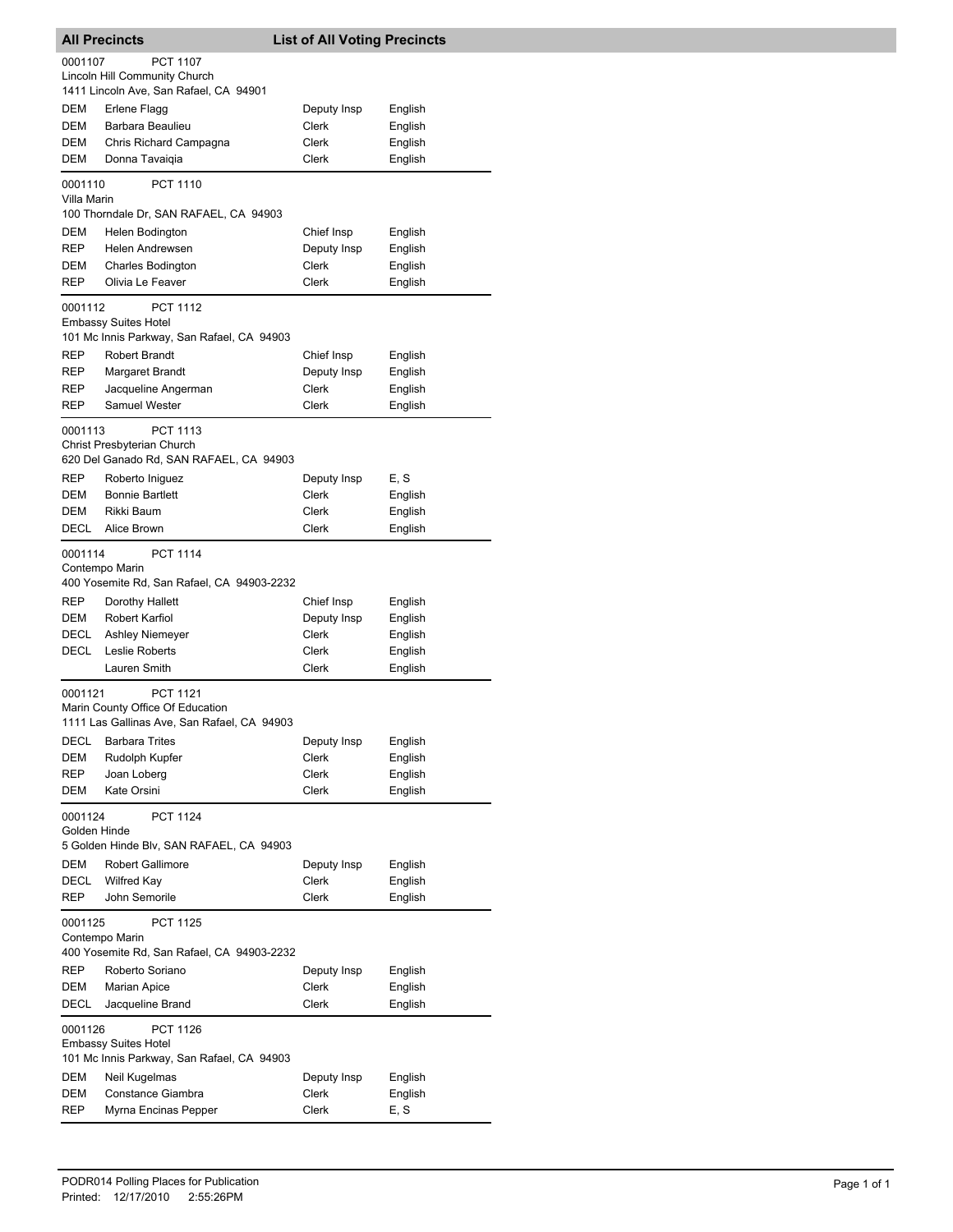|                         | <b>All Precincts</b>                                                                           | <b>List of All Voting Precincts</b> |         |  |  |
|-------------------------|------------------------------------------------------------------------------------------------|-------------------------------------|---------|--|--|
| 0001210                 | <b>PCT 1210</b><br>San Rafael Fire Station #5                                                  |                                     |         |  |  |
|                         | 955 Point San Pedro Rd, San Rafael, CA 94901                                                   |                                     |         |  |  |
| REP                     | <b>William Godbey</b>                                                                          | Chief Insp                          | English |  |  |
| REP                     | Jeffrey Stahl                                                                                  | Deputy Insp                         | English |  |  |
| <b>REP</b>              | <b>Heinz Dreier</b>                                                                            | Clerk                               | English |  |  |
| DECL                    | Sandra Miller                                                                                  | Clerk                               | English |  |  |
| DEM                     | Marcella Young                                                                                 | Clerk                               | English |  |  |
| 0001211                 | <b>PCT 1211</b><br>San Rafael Fire Station # 5<br>955 Point San Pedro Rd, San Rafael, CA 94901 |                                     |         |  |  |
| DECL                    | Diane Aldrich                                                                                  | Deputy Insp                         | English |  |  |
| DEM                     | Bruce Bajema                                                                                   | Clerk                               | English |  |  |
|                         | Clayton Carlson                                                                                | <b>Clerk</b>                        | E, S    |  |  |
| 0001500<br>Venetia Oaks | <b>PCT 1500</b>                                                                                |                                     |         |  |  |
|                         | 263 N San Pedro Rd, San Rafael, CA 94903                                                       |                                     |         |  |  |
| DEM                     | Maria Hobbs                                                                                    | Deputy Insp                         | English |  |  |
| DEM                     | Roberta Erlandsen                                                                              | <b>Clerk</b>                        | English |  |  |
| <b>DEM</b>              | Patricia Phillips                                                                              | Clerk                               | English |  |  |
| 0002001                 | $C - 2001$<br><b>Carpenters Union Hall</b><br>647 Lindaro St, San Rafael, CA 94901-3960        |                                     |         |  |  |
| DEM                     | Alysanne Taylor                                                                                | Chief Insp                          | English |  |  |
| DEM                     | Mary Winkler                                                                                   | Deputy Insp                         | English |  |  |
| REP                     | <b>Brenda Gabriel</b>                                                                          | Clerk                               | English |  |  |
| DEM                     | Marie Trevino                                                                                  | Clerk                               | English |  |  |
| 0002002                 | C - 2002<br><b>Carpenters Union Hall</b><br>647 Lindaro St, San Rafael, CA 94901-3960          |                                     |         |  |  |
| DEM                     | Lucinda Daniel                                                                                 | Deputy Insp                         | English |  |  |
| DEM                     | John Carroll                                                                                   | Clerk                               | E. S    |  |  |
| DEM                     | Mary Corvello                                                                                  | Clerk                               | English |  |  |
| DEM                     | Jane Middleton                                                                                 | Clerk                               | English |  |  |
| 0002003<br>Ross School  | $C - 2003$                                                                                     |                                     |         |  |  |
|                         | 9 Lagunitas Rd, Ross, CA 94957                                                                 |                                     |         |  |  |
| REP                     | Sally Reed                                                                                     | Chief Insp                          | English |  |  |
| REP                     | Sue Talmage                                                                                    | Deputy Insp                         | English |  |  |
| REP                     | John Barr                                                                                      | <b>Clerk</b>                        | English |  |  |
| DEM                     | Dora Williams                                                                                  | Clerk                               | English |  |  |
| 0002005<br>Cape Marin   | $C - 2005$<br>Laderman Lane, Greenbrae, CA 94904-2482                                          |                                     |         |  |  |
| DEM                     | Jane Frorath                                                                                   | Chief Insp                          | English |  |  |
| DEM                     | Robert Lemon                                                                                   | Deputy Insp                         | English |  |  |
| DEM                     | <b>Theodora Graff</b>                                                                          | Clerk                               | English |  |  |
| DECL                    | Kellie Moore                                                                                   | Clerk                               | English |  |  |
|                         | 0002006<br>$C - 2006$<br>Masonic Lodge<br>1122 Magnolia Ave, LARKSPUR, CA 94939                |                                     |         |  |  |
| REP                     | Thorvald Jensen                                                                                | Chief Insp                          | English |  |  |
| REP                     | Nelsona Smith                                                                                  | Deputy Insp                         | English |  |  |
| REP                     | Robin Wesley Causey                                                                            | Clerk                               | English |  |  |
| DECL                    | Nancy Mc Innis                                                                                 | Clerk                               | English |  |  |
| 0002009                 | C - 2009<br>Redwoods Presbyterian Church                                                       |                                     |         |  |  |
|                         | 110 Magnolia Ave, LARKSPUR, CA 94939                                                           |                                     |         |  |  |
| DEM                     | Frank Gold                                                                                     | Chief Insp                          | English |  |  |
| DEM                     | Helen Kerner                                                                                   | Deputy Insp                         | English |  |  |
| DEM                     | Roberta Alkire                                                                                 | Clerk                               | English |  |  |
| DECL                    | David Edward                                                                                   | Clerk                               | English |  |  |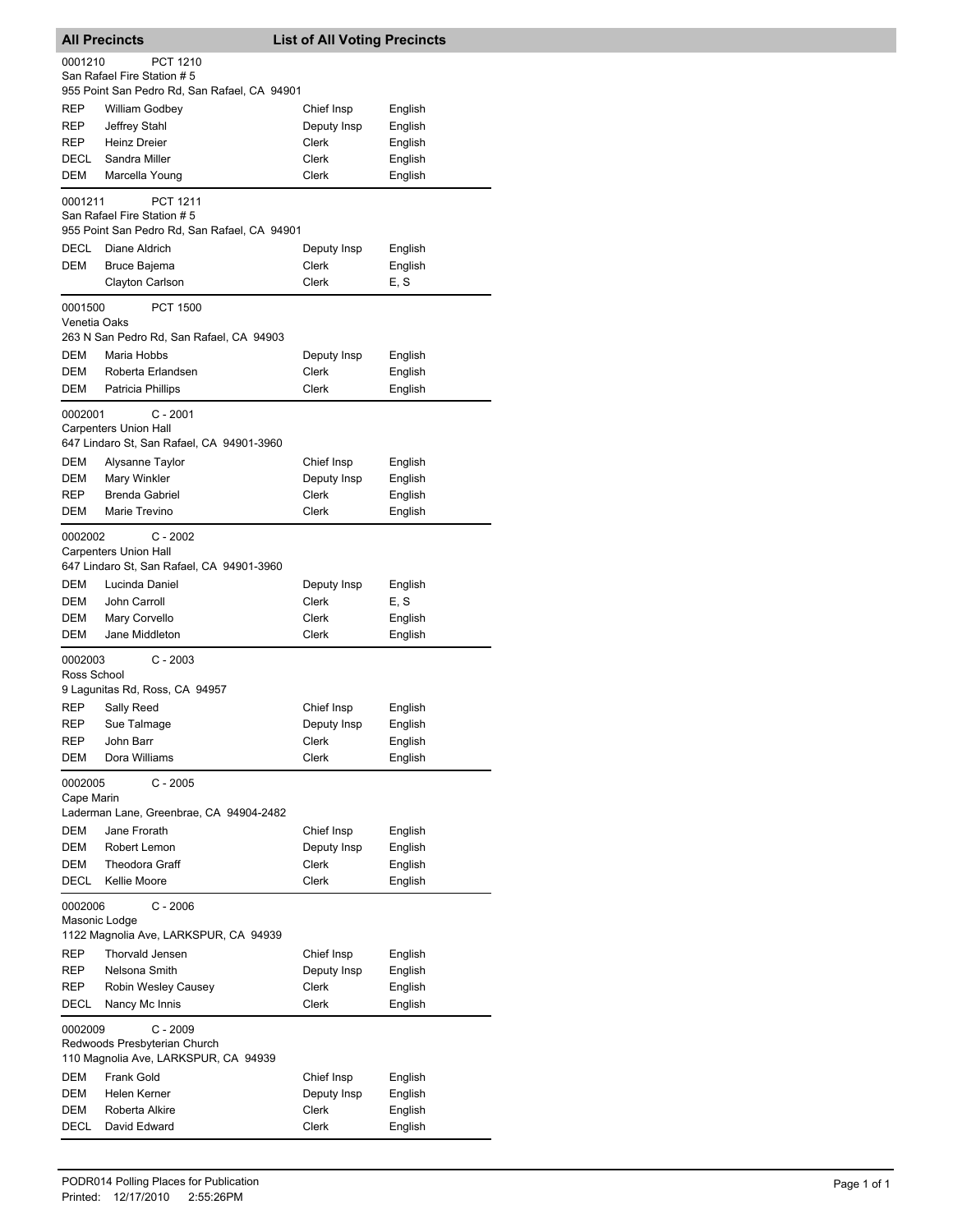|                                                                                                   | <b>All Precincts</b>                                                                                                              | <b>List of All Voting Precincts</b> |                    |  |
|---------------------------------------------------------------------------------------------------|-----------------------------------------------------------------------------------------------------------------------------------|-------------------------------------|--------------------|--|
| 0002010<br>Masonic Lodge                                                                          | $C - 2010$                                                                                                                        |                                     |                    |  |
|                                                                                                   | 1122 Magnolia Ave, LARKSPUR, CA 94939                                                                                             |                                     |                    |  |
| DEM                                                                                               | Anne Miller                                                                                                                       | Deputy Insp                         | English            |  |
| DEM                                                                                               | <b>Esther Rubin</b>                                                                                                               | Clerk                               | English            |  |
| DEM                                                                                               | Max Segar                                                                                                                         | Clerk                               | English            |  |
| DEM                                                                                               | Setsuko Segar                                                                                                                     | Clerk                               | English            |  |
| 0002011                                                                                           | $C - 2011$<br>Methodist Church Of San Rafael<br>199 Greenfield Avenue, San Rafael, CA 94901                                       |                                     |                    |  |
| DECL                                                                                              | Mary Lee Bronzo                                                                                                                   | Deputy Insp                         | English            |  |
| <b>DEM</b>                                                                                        | Renee Jannes                                                                                                                      | Clerk                               | English            |  |
| <b>REP</b>                                                                                        | <b>Ethel A Medvic</b>                                                                                                             | Clerk                               | English            |  |
| 0002012                                                                                           | $C - 2012$<br>First Presbyterian Church Of San Anselmo<br>72 Kensington Rd, San Anselmo, CA 94960                                 |                                     |                    |  |
| DEM                                                                                               | Douglas Long                                                                                                                      | Chief Insp                          | E, S               |  |
| DEM                                                                                               | John Boudett                                                                                                                      | Deputy Insp                         | English            |  |
| DECL                                                                                              | Donna Ford                                                                                                                        | Clerk                               | English            |  |
|                                                                                                   | Katie Harvard                                                                                                                     | Clerk                               | English            |  |
| 0002013                                                                                           | $C - 2013$<br>Prudential California Realty<br>1604 Sir Francis Drake Blv, SAN ANSELMO, CA 94960                                   |                                     |                    |  |
| DEM                                                                                               | <b>Charles Herbert</b>                                                                                                            | Chief Insp                          | English            |  |
| DEM                                                                                               | Edie Brennan                                                                                                                      | Deputy Insp                         | English            |  |
| DECL                                                                                              | Louis Langlamet III                                                                                                               | Clerk                               | English            |  |
| DEM                                                                                               | Legalo Tasiaeafe Leota                                                                                                            | Clerk                               | English            |  |
|                                                                                                   | Arianna Vespe                                                                                                                     | Clerk                               | English            |  |
| 0002014<br>DEM<br>DEM                                                                             | $C - 2014$<br>Ross Valley Fire Station #20<br>Arroyo & Butterfield Rd, San Anselmo, CA 94960-1262<br>Donald Drotman<br>James Shaw | Chief Insp<br>Deputy Insp           | English<br>English |  |
|                                                                                                   | John Counter                                                                                                                      | Clerk                               | English            |  |
| <b>REP</b>                                                                                        | Norma Julianus-Howard                                                                                                             | Clerk                               | English            |  |
| DECL                                                                                              | Melinda Pahl                                                                                                                      | Clerk                               | English            |  |
| 0002015                                                                                           | $C - 2015$<br>Ross Valley Fire Station #20<br>Arroyo & Butterfield Rd, San Anselmo, CA 94960-1262                                 |                                     |                    |  |
| DEM                                                                                               | <b>G</b> Richards                                                                                                                 | Deputy Insp<br>Clerk                | English<br>English |  |
| DEM                                                                                               | Stephanie Berg<br>Wilma Smith                                                                                                     | Clerk                               | English            |  |
| 0002016                                                                                           | $C - 2016$<br>Anthony Bacich School<br>699 Sir Francis Drake Blvd., KENTFIELD, CA 94904                                           |                                     |                    |  |
| DEM                                                                                               | Mary Chetelat                                                                                                                     | Chief Insp                          | English            |  |
| DECL                                                                                              | Leanora Kent                                                                                                                      | Clerk                               | English            |  |
| GRN                                                                                               | Sheila Saunders                                                                                                                   | Clerk                               | English            |  |
| 0002017<br>C - 2017<br>Kentfield Fire Station<br>1004 Sir Francis Drake Blvd, KENTFIELD, CA 94904 |                                                                                                                                   |                                     |                    |  |
| DEM                                                                                               | Lorraine Ferrua                                                                                                                   | Chief Insp                          | English            |  |
| DEM                                                                                               | <b>Gerald Kraus</b>                                                                                                               | Deputy Insp                         | English            |  |
| REP                                                                                               | Marty Bautista                                                                                                                    | Clerk                               | English            |  |
| REP                                                                                               | Allyce Ferrua                                                                                                                     | Clerk                               | English            |  |
| 0002018<br>Masonic Lodge                                                                          | $C - 2018$<br>1122 Magnolia Ave, LARKSPUR, CA 94939                                                                               |                                     |                    |  |
| DEM                                                                                               | Michael Kenyon                                                                                                                    | Deputy Insp                         | English            |  |
| REP                                                                                               | Fay Potter                                                                                                                        | Clerk                               | English            |  |
| DEM                                                                                               | Fred S Seiden                                                                                                                     | Clerk                               | English            |  |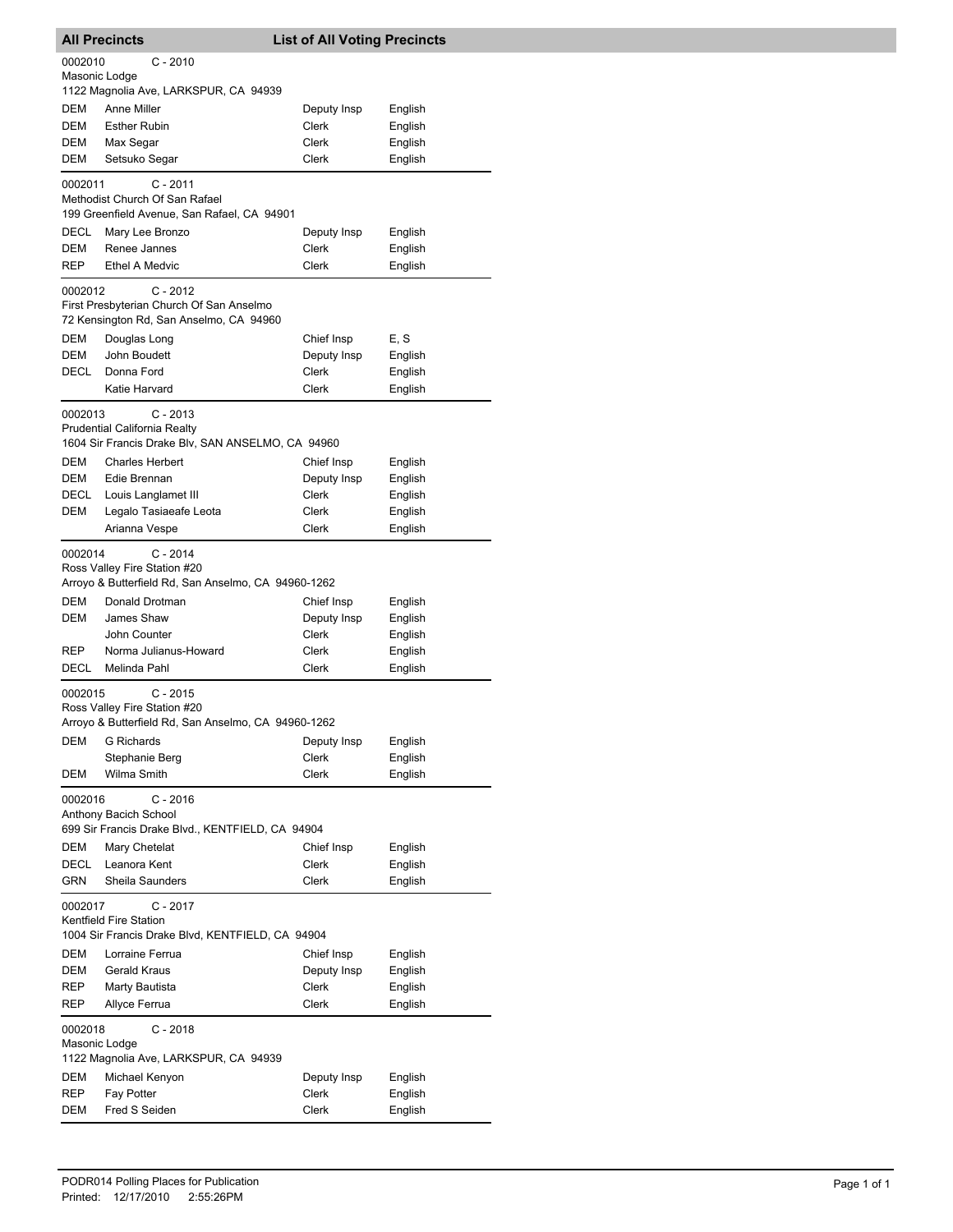|                       | <b>All Precincts</b>                                                                                   | <b>List of All Voting Precincts</b> |                    |
|-----------------------|--------------------------------------------------------------------------------------------------------|-------------------------------------|--------------------|
| 0002101               | PCT 2101                                                                                               |                                     |                    |
| The Tamalpais         |                                                                                                        |                                     |                    |
|                       | 501 Via Casitas, Greenbrae, CA 94904                                                                   |                                     |                    |
| <b>REP</b>            | Norman Schoenstein                                                                                     | Chief Insp                          | English            |
| REP<br>REP            | Geoffrey Jones                                                                                         | Deputy Insp<br>Clerk                | English            |
| DEM                   | Carolyn Emilie Dingwall<br>Jutta Klein                                                                 | Clerk                               | English<br>English |
| DEM                   | Regina Rummel                                                                                          | Clerk                               | English            |
|                       |                                                                                                        |                                     |                    |
| 0002102               | PCT 2102<br>St Sebastian's Church<br>373 Bon Air Rd, KENTFIELD, CA 94904                               |                                     |                    |
| DECL                  | Joyce B Wells                                                                                          | Chief Insp                          | English            |
| DEM                   | <b>Christine Daniels</b>                                                                               | Deputy Insp                         | English            |
| DECL                  | Mahshid Behzadpour                                                                                     | Clerk                               | English            |
| DEM                   | Donna Carrillo                                                                                         | Clerk                               | English            |
| REP                   | Michael Duffy                                                                                          | Clerk                               | English            |
| 0002103<br>Cape Marin | PCT 2103                                                                                               |                                     |                    |
|                       | Laderman Lane, Greenbrae, CA 94904-2482                                                                |                                     |                    |
| AIP                   | Scott Jones                                                                                            | Deputy Insp                         | English            |
| DEM                   | Donald Graff                                                                                           | Clerk                               | English            |
| DEM                   | Donald Thoman                                                                                          | Clerk                               | English            |
| 0002107               | <b>PCT 2107</b>                                                                                        |                                     |                    |
|                       | Larkspur Recreation Department<br>240 Doherty Drive, Larkspur, CA 94939                                |                                     |                    |
| DEM                   | Edward Wynne Jr                                                                                        | Chief Insp                          | English            |
| DEM                   | <b>Michael Roller</b>                                                                                  | Deputy Insp                         | English            |
| GRN                   | Joel Roller                                                                                            | Clerk                               | English            |
| REP                   | Jay Wark                                                                                               | Clerk                               | English            |
| <b>DEM</b>            | Janet Williams                                                                                         | Clerk                               | English            |
| 0002108               | PCT 2108                                                                                               |                                     |                    |
|                       | St Patrick's Church                                                                                    |                                     |                    |
|                       | Magnolia & King Streets, Larkspur, CA 94939-1943                                                       |                                     |                    |
| REP<br><b>DEM</b>     | Janis Kuhn<br>Judyjean Aletha Morris                                                                   | Chief Insp<br>Deputy Insp           | English<br>English |
| AIP                   | Ellen Marie Day                                                                                        | <b>Clerk</b>                        | E, S               |
| REP                   | Irma Greenfield                                                                                        | Clerk                               | English            |
| DEM                   | Hanna Skopczynska                                                                                      | Clerk                               | English            |
| 0002109               | PCT 2109                                                                                               |                                     |                    |
|                       | St Patrick's Church<br>Magnolia & King Streets, Larkspur, CA 94939-1943                                |                                     |                    |
| DEM                   | <b>William Grant</b>                                                                                   | Deputy Insp                         | English            |
| DEM                   | Patricia Berns                                                                                         | Clerk                               | English            |
| REP                   | W Charles Jensen                                                                                       | Clerk                               | English            |
| 0002201               | <b>PCT 2201</b><br>First Presbyterian Church Of San Anselmo<br>72 Kensington Rd, San Anselmo, CA 94960 |                                     |                    |
| DEM                   | Inez Jewell                                                                                            | Deputy Insp                         | English            |
| REP                   | Boneta Carson                                                                                          | Clerk                               | English            |
| DEM                   | <b>Edward Cunningham</b>                                                                               | Clerk                               | English            |
| DEM                   | Suellen Lamorte                                                                                        | Clerk                               | English            |
| 0002205               | <b>PCT 2205</b><br>American Legion Hall<br>120 Veterans Place, San Anselmo, CA 94960                   |                                     |                    |
| GRN                   | Sheila Mc Neil                                                                                         | Chief Insp                          | English            |
| DEM                   | Annette Miller                                                                                         | Deputy Insp                         | English            |
| DECL                  | Theresa Allen                                                                                          | Clerk                               | English            |
| REP                   | John Blickensderfer                                                                                    | Clerk                               | English            |
| <b>DEM</b>            | William Coleman                                                                                        | Clerk                               | English            |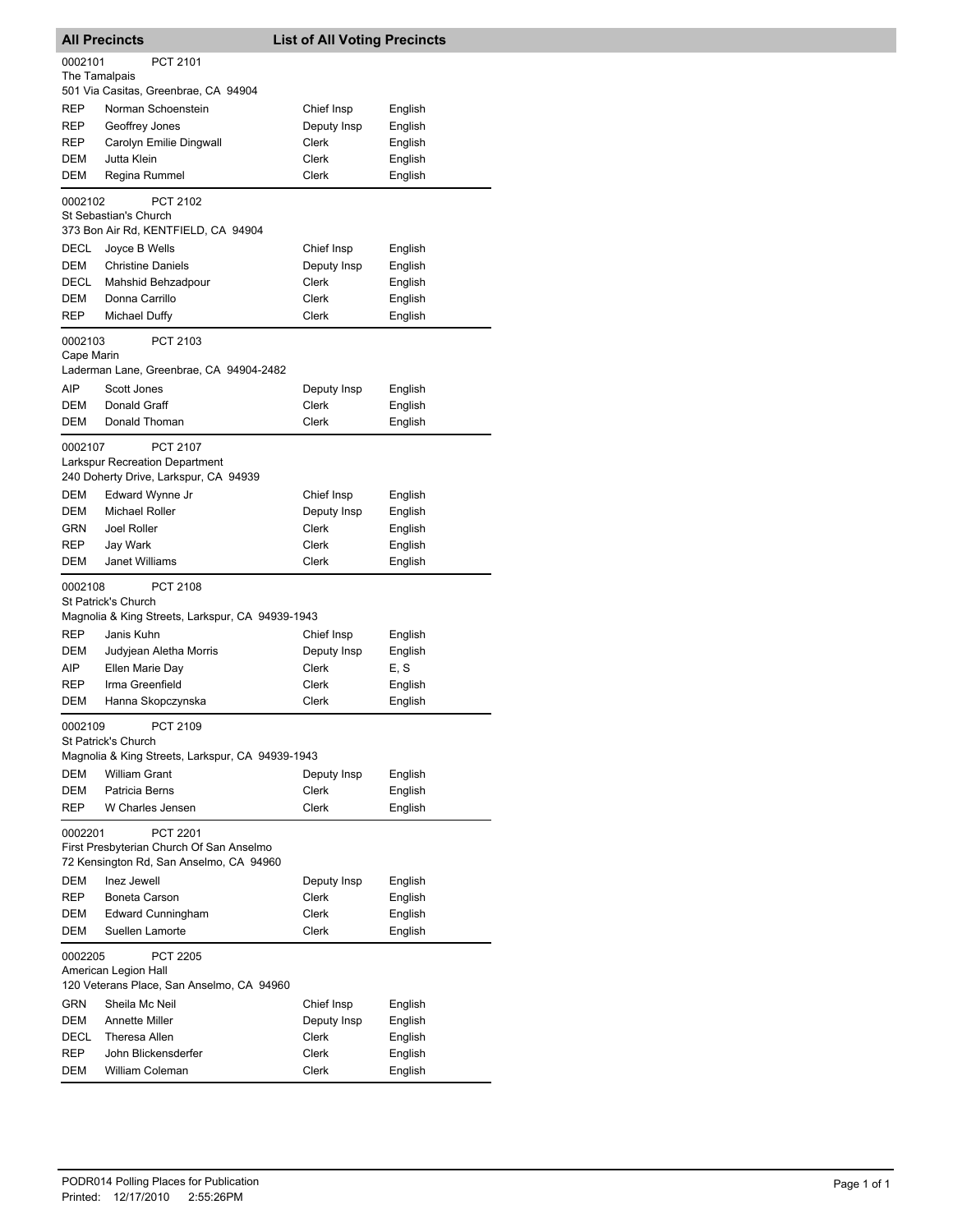| <b>All Precincts</b>    |                                                                                                                             | <b>List of All Voting Precincts</b> |                 |
|-------------------------|-----------------------------------------------------------------------------------------------------------------------------|-------------------------------------|-----------------|
| 0002206                 | PCT 2206<br>American Legion Hall                                                                                            |                                     |                 |
|                         | 120 Veterans Place, San Anselmo, CA 94960                                                                                   |                                     |                 |
| DEM                     | Kathryn Thomson                                                                                                             | Deputy Insp                         | English         |
| <b>DEM</b>              | Vivian Berliner                                                                                                             | Clerk                               | English         |
| REP                     | Hilda Mills                                                                                                                 | Clerk                               | English         |
| DEM                     | Marcella Murray                                                                                                             | Clerk                               | English         |
| 0002207                 | <b>PCT 2207</b><br>Ross Valley Fire Station #19<br>777 San Anselmo Ave, SAN ANSELMO, CA 94960                               |                                     |                 |
|                         |                                                                                                                             |                                     |                 |
| REP                     | Everett Farey                                                                                                               | Chief Insp                          | English         |
| DEM                     | Janet Zeller                                                                                                                | Deputy Insp                         | English         |
| REP                     | Lauren Kallaway<br>Jeanette Marquez                                                                                         | Clerk<br>Clerk                      | English         |
|                         |                                                                                                                             |                                     | English         |
| 0002301                 | PCT 2301<br>Fairfax Women's Club<br>46 Park Rd, FAIRFAX, CA 94930                                                           |                                     |                 |
| <b>REF</b>              | Patricia Lesavoy                                                                                                            | Chief Insp                          | English         |
| DEM                     | John Cooper                                                                                                                 | Deputy Insp                         | English         |
| GRN                     | Cindi Darling                                                                                                               | Clerk                               | English         |
| GRN                     | <b>Dolores Merz</b>                                                                                                         | Clerk                               | English         |
|                         |                                                                                                                             |                                     |                 |
| 0002302                 | PCT 2302<br>Fairfax Women's Club<br>46 Park Rd, FAIRFAX, CA 94930                                                           |                                     |                 |
| <b>DEM</b>              | Barbara Lange                                                                                                               | Deputy Insp                         | English         |
| DEM                     | <b>Yvonne Beller</b>                                                                                                        | Clerk                               | English         |
| DEM                     | <b>Silver Clark</b>                                                                                                         | Clerk                               | English         |
| 0002303<br>REP          | PCT 2303<br><b>Fairfax Fire Station</b><br>Corner Bolinas & Park, FAIRFAX, CA 94930<br>Frederick Codoni                     | Chief Insp                          | English         |
| DEM                     | Denyce Vogler-Codoni                                                                                                        | Deputy Insp                         | English         |
| DEM                     | Dale Mc Carty                                                                                                               | Clerk                               | English         |
|                         | Anthony Starelli                                                                                                            | Clerk                               | English         |
| 0002304<br>DEM<br>GRN   | PCT 2304<br>Fairfax Regional Library<br>2097 Sir Francis Drake Blvd, Fairfax, CA 94930-1115<br>Joyce Cole<br>Rue Burlingham | Chief Insp<br>Deputy Insp           | English<br>E, S |
| 0002305                 | PCT 2305                                                                                                                    |                                     |                 |
| Bennett House           |                                                                                                                             |                                     |                 |
|                         | 53 Taylor Drive (Claus & Taylor), FAIRFAX, CA 94930                                                                         |                                     |                 |
| <b>DEM</b>              | Elizabeth Philcox                                                                                                           | Chief Insp                          | English         |
| DEM                     | Patty Stockard                                                                                                              | Deputy Insp                         | English         |
| DEM                     | Jennie Lutz                                                                                                                 | <b>Clerk</b>                        | English         |
| DEM                     | <b>Sydney Philcox</b>                                                                                                       | Clerk                               | English         |
| 0002306<br>Manor School | PCT 2306                                                                                                                    |                                     |                 |
|                         | 150 Oak Manor Dr, FAIRFAX, CA 94930                                                                                         |                                     |                 |
| GRN                     | Mark Williamson                                                                                                             | Chief Insp                          | English         |
| DEM                     | Rosetta Davis                                                                                                               | Deputy Insp                         | English         |
|                         | Mirabai Collamore                                                                                                           | Clerk                               | English         |
| DEM                     | Adell Freeman                                                                                                               | Clerk                               | English         |
| 0002402<br>Ross School  | PCT 2402                                                                                                                    |                                     |                 |
|                         | 9 Lagunitas Rd, Ross, CA 94957                                                                                              |                                     |                 |
| GRN                     | Donna Bjorn                                                                                                                 | Deputy Insp                         | English         |
| DEM                     | Enid Albedi                                                                                                                 | Clerk                               | English         |
| DEM                     | Nancy Bilofsky                                                                                                              | Clerk                               | English         |
| DEM                     | Kerstin Petty-Litz                                                                                                          | Clerk                               | English         |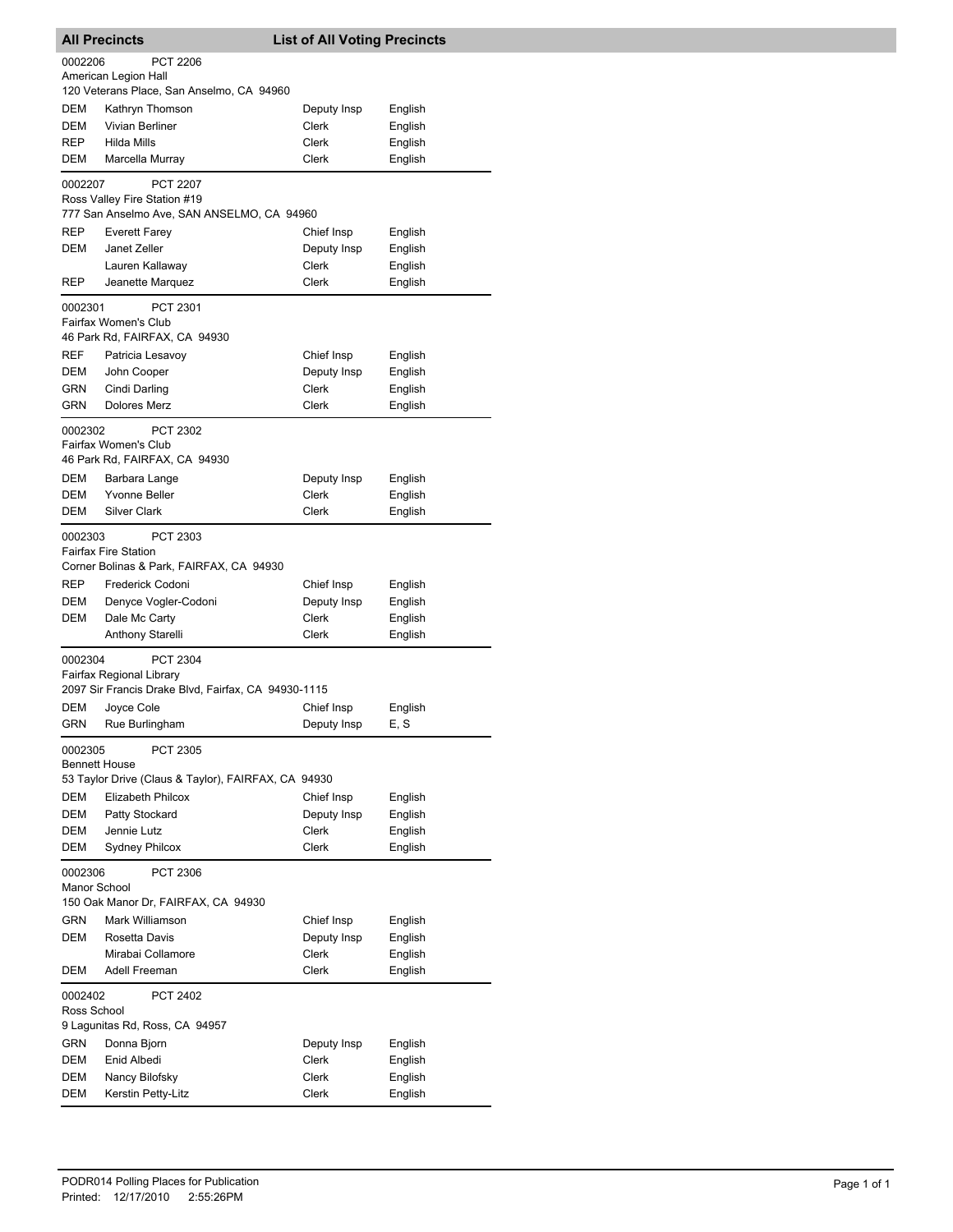| <b>All Precincts</b>                         |                                                                                                       | <b>List of All Voting Precincts</b> |                    |
|----------------------------------------------|-------------------------------------------------------------------------------------------------------|-------------------------------------|--------------------|
| 0002504<br>Masonic Lodge                     | <b>PCT 2504</b>                                                                                       |                                     |                    |
|                                              | 1122 Magnolia Ave, LARKSPUR, CA 94939                                                                 |                                     |                    |
| DEM                                          | Peter Mellini                                                                                         | Deputy Insp                         | English            |
| <b>DEM</b>                                   | Barbara Morton                                                                                        | Clerk                               | English            |
| DECL                                         | <b>Randal Walker</b>                                                                                  | Clerk                               | English            |
| 0002600                                      | <b>PCT 2600</b><br>Sleepy Hollow Homes Association<br>1317 Butterfield Rd, San Anselmo, CA 94960-1055 |                                     |                    |
|                                              |                                                                                                       | Chief Insp                          |                    |
| DEM<br>REP                                   | Margaret Mary Wilson                                                                                  |                                     | English            |
|                                              | Sally Zunino                                                                                          | Deputy Insp                         | English            |
| DECL                                         | Judith Ahuja                                                                                          | Clerk                               | E, S               |
| DEM                                          | Margaret Framm                                                                                        | Clerk                               | English            |
| REP                                          | Angela Gaona                                                                                          | Clerk                               | English            |
| 0002601                                      | PCT 2601<br>Sleepy Hollow Presbyterian Church<br>100 Tarry Rd, San Anselmo, CA 94960-1066             |                                     |                    |
| REP                                          | <b>Constance Berto</b>                                                                                | Chief Insp                          | E, S               |
| REP                                          | Colleen Harpst                                                                                        | Deputy Insp                         | English            |
| REP                                          | Patricia Ehrhart                                                                                      | Clerk                               | English            |
| REP                                          | Audrey La Belle                                                                                       | <b>Clerk</b>                        | English            |
| 0002602                                      | PCT 2602<br>Sleepy Hollow Homes Association<br>1317 Butterfield Rd, San Anselmo, CA 94960-1055        |                                     |                    |
| DEM                                          | Tay Feder                                                                                             | Clerk                               | English            |
| DEM                                          | Carol Nichelini                                                                                       | Clerk                               | English            |
| 0002701<br>Manor School<br><b>REP</b><br>DEM | PCT 2701<br>150 Oak Manor Dr, FAIRFAX, CA 94930<br>Marcia Dunn<br><b>Adelaide Mastin</b>              | Deputy Insp<br>Clerk                | English<br>English |
|                                              | Katherine Pischel                                                                                     | Clerk                               | E, S               |
|                                              |                                                                                                       |                                     |                    |
| 0002800                                      | PCT 2800<br>St Sebastian's Church<br>373 Bon Air Rd, KENTFIELD, CA 94904                              |                                     |                    |
| DEM                                          | Michelle Mayfield-Baske                                                                               | Deputy Insp                         | English            |
| DEM                                          | Joseph Cohen                                                                                          | Clerk                               | English            |
| DEM                                          | <b>Patricia Estes</b>                                                                                 | Clerk                               | English            |
| 0002801                                      | PCT 2801<br>St Sebastian's Church<br>373 Bon Air Rd, KENTFIELD, CA 94904                              |                                     |                    |
| DEM                                          | Jean Musgrave                                                                                         | Deputy Insp                         | English            |
| REP                                          | <b>Ruth Baney</b>                                                                                     | Clerk                               | English            |
| <b>DEM</b>                                   | Sheila Hershon                                                                                        | Clerk                               | English            |
| 0002902                                      | <b>PCT 2902</b><br>San Rafael Community Center<br>618 B St, SAN RAFAEL, CA 94901                      |                                     |                    |
| <b>DEM</b>                                   | Patricia Ackrell                                                                                      | Chief Insp                          | English            |
| DECL                                         | Raymond Rifenburg                                                                                     | Deputy Insp                         | E, S               |
| REP                                          | Mark Schott                                                                                           | Clerk                               | E, S               |
| DECL                                         | Gerald J Shorrock                                                                                     | Clerk                               | English            |
| 0002907                                      | PCT 2907<br>First Presbyterian Church                                                                 |                                     |                    |
|                                              | 1510 5th Ave, San Rafael, CA 94901                                                                    |                                     |                    |
| DECL                                         | Leonard Douglas                                                                                       | Deputy Insp                         | English            |
| DEM                                          | Lila F Miller                                                                                         | Clerk                               | English            |
|                                              | Joanna Neuschatz                                                                                      | Clerk                               | English            |
| DEM                                          | Marc Edwin Wilson                                                                                     | Clerk                               | English            |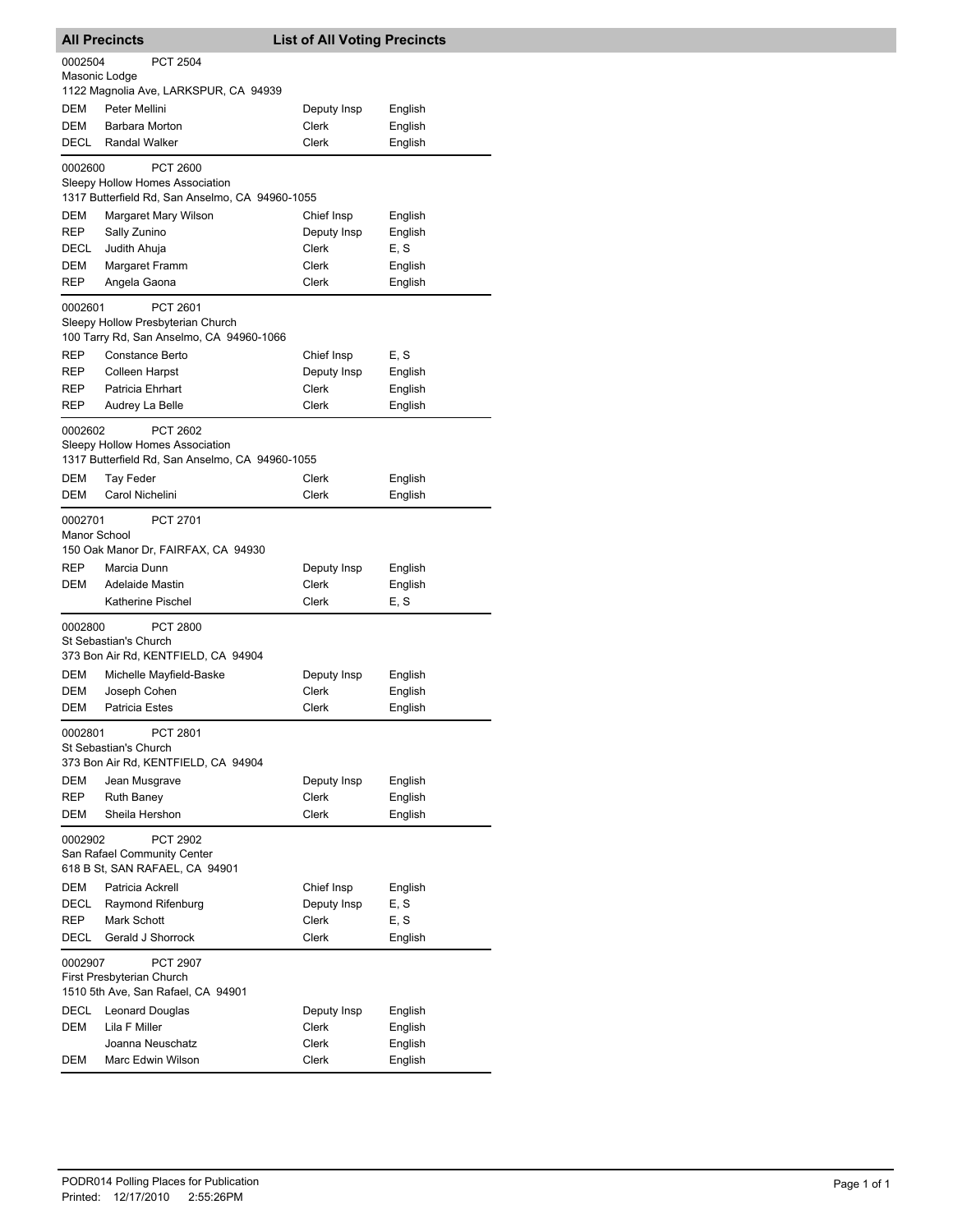| <b>All Precincts</b> |                                                                                                      | <b>List of All Voting Precincts</b> |                    |  |  |
|----------------------|------------------------------------------------------------------------------------------------------|-------------------------------------|--------------------|--|--|
| 0002908              | <b>PCT 2908</b>                                                                                      |                                     |                    |  |  |
|                      | San Rafael Community Center                                                                          |                                     |                    |  |  |
| <b>DEM</b>           | 618 B St, SAN RAFAEL, CA 94901<br><b>Theresa Paris</b>                                               |                                     |                    |  |  |
| <b>DEM</b>           | Rhoda Dunn                                                                                           | Deputy Insp<br>Clerk                | English<br>English |  |  |
| DEM                  | Fillegenie Levasseur                                                                                 | Clerk                               | English            |  |  |
| LІВ                  | Gladys Pereira                                                                                       | Clerk                               | English            |  |  |
| 0003001              | $C - 3001$                                                                                           |                                     |                    |  |  |
|                      | Almonte Improvement Club<br>Almonte & Wisteria Way, Mill Valley, CA 94941-4138                       |                                     |                    |  |  |
| <b>DEM</b>           | <b>Richard Fahrner</b>                                                                               | Chief Insp                          | English            |  |  |
| DEM                  | John Kraus                                                                                           | Deputy Insp                         | English            |  |  |
| DEM                  | <b>Keith Phillips</b>                                                                                | Clerk                               | English            |  |  |
| DECL                 | Kanungnid Windy                                                                                      | Clerk                               | English            |  |  |
| <b>REP</b>           | Ronald Windy                                                                                         | Clerk                               | English            |  |  |
| 0003004              | $C - 3004$<br><b>Strawberry Shores Office</b><br>111 Seminary Dr., MILL VALLEY, CA 94941             |                                     |                    |  |  |
| DECL                 | James Moore                                                                                          | Deputy Insp                         | English            |  |  |
| DECL                 | Beverly Kern                                                                                         | Clerk                               | English            |  |  |
| REP                  | Virginia Moore                                                                                       | Clerk                               | English            |  |  |
| DEM                  | Ricka Young                                                                                          | Clerk                               | English            |  |  |
| 0003005              | $C - 3005$<br>So Marin Fire Protection Dist<br>308 Reed Blvd, MILL VALLEY, CA 94941                  |                                     |                    |  |  |
| DEM                  | Wilma Zepp                                                                                           | Chief Insp                          | English            |  |  |
| DEM                  | <b>Ruth Adrain</b>                                                                                   | Deputy Insp                         | English            |  |  |
| DEM                  | Afsar Fattahi                                                                                        | Clerk                               | English            |  |  |
| <b>GRN</b>           | <b>Nicole Windhurst</b>                                                                              | Clerk                               | English            |  |  |
| 0003007              | $C - 3007$<br><b>Tiburon Baptist Church</b><br>445 Greenwood Beach Rd, TIBURON, CA 94920             |                                     |                    |  |  |
| DEM                  | Susan Schmidt                                                                                        | Chief Insp                          | English            |  |  |
| REP                  | Carolyn Fanning                                                                                      | Deputy Insp                         | English            |  |  |
| DEM                  | Lois Karpenko                                                                                        | Clerk                               | English            |  |  |
| REP                  | Kim-Lien Peck                                                                                        | Clerk                               | E, S, V            |  |  |
| 0003008              | $C - 3008$<br>Sausalito Women's Club<br>120 Central Ave, Sausalito, CA 94965                         |                                     |                    |  |  |
| DEM                  | Louise Dzimian                                                                                       | Deputy Insp                         | English            |  |  |
| DEM                  | <b>Rita Kiesow</b>                                                                                   | Clerk                               | English            |  |  |
| <b>DEM</b>           | <b>Tito Torres</b>                                                                                   | Clerk                               | English            |  |  |
| 0003009              | $C - 3009$<br>Star Of Sea Catholic Church<br>180 Harrison Ave, SAUSALITO, CA 94965                   |                                     |                    |  |  |
| <b>REP</b>           | Marie Farley                                                                                         | Chief Insp                          | English            |  |  |
| DEM                  | Douglas Black                                                                                        | Deputy Insp                         | English            |  |  |
| AIP                  | Mary Christman-Phelps                                                                                | Clerk                               | English            |  |  |
| REP                  | <b>Charles Donald</b>                                                                                | Clerk                               | English            |  |  |
| DEM                  | Nora Murphy                                                                                          | Clerk                               | English            |  |  |
| 0003010              | $C - 3010$<br>Marguerita C. Johnson Senior Center<br>640 Drake Ave, Marin City, CA 94965             |                                     |                    |  |  |
| DEM                  | David Donenfeld                                                                                      | Chief Insp                          | English            |  |  |
| DEM                  | Ava Tate                                                                                             | Deputy Insp                         | English            |  |  |
| DEM                  | John Weber                                                                                           | Clerk                               | English            |  |  |
|                      | $C - 3011$<br>0003011<br>Sewerage Agency Of So Marin<br>450 Sycamore Ave, Mill Valley, CA 94941-2232 |                                     |                    |  |  |
| DEM                  | Champa Carr                                                                                          | Chief Insp                          | English            |  |  |
| AIP                  | Scott Watterworth                                                                                    | Deputy Insp                         | English            |  |  |
| REP                  | Paul Meade                                                                                           | Clerk                               | English            |  |  |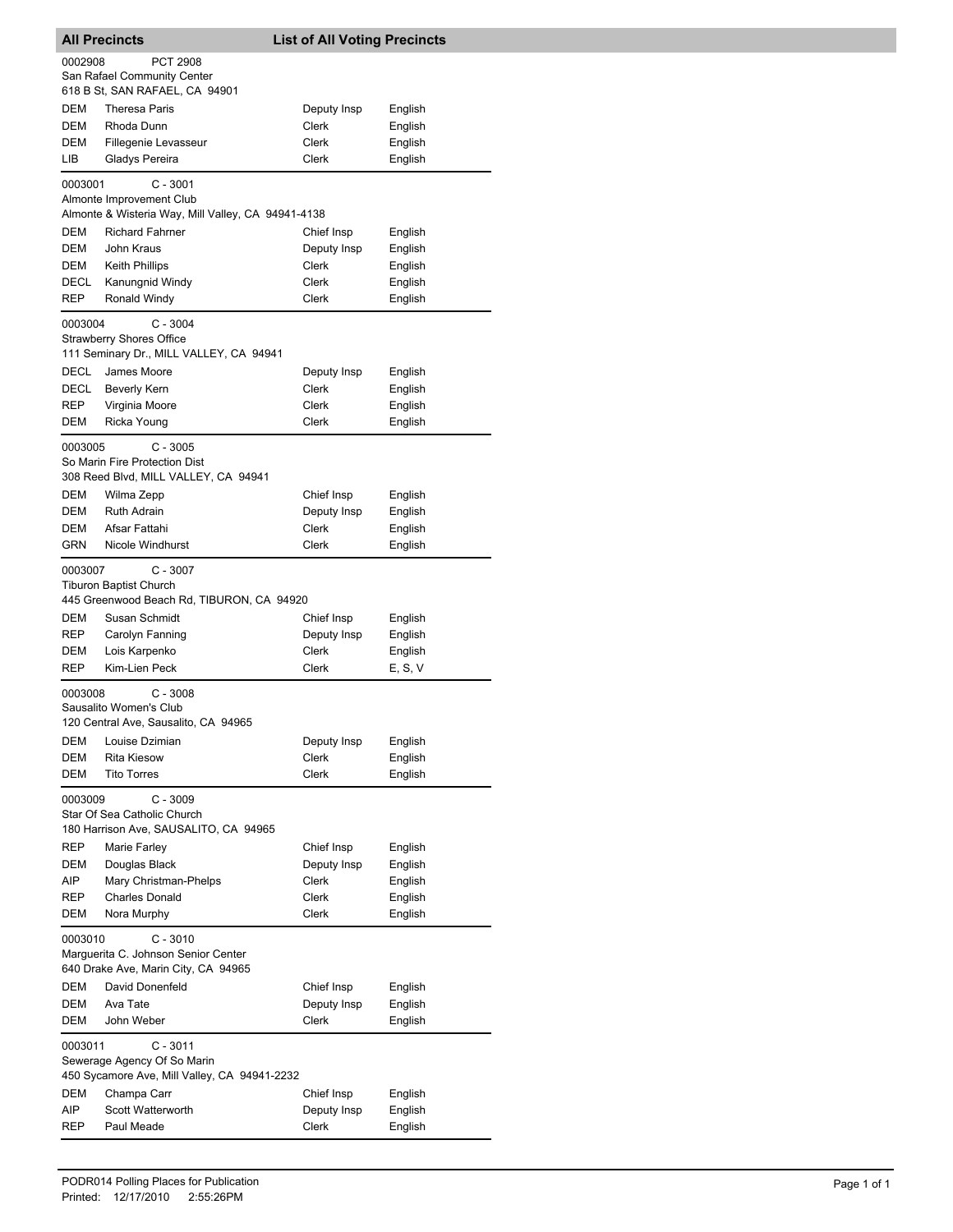|             | <b>All Precincts</b>                                                                       | <b>List of All Voting Precincts</b> |                    |
|-------------|--------------------------------------------------------------------------------------------|-------------------------------------|--------------------|
| 0003012     | $C - 3012$                                                                                 |                                     |                    |
|             | Episcopal Church Of Our Savior<br>10 Old Mill St, MILL VALLEY, CA 94941                    |                                     |                    |
| DEM         | <b>Frances Wolff</b>                                                                       | Chief Insp                          | English            |
| REP         | Wendy Ann Speas                                                                            | Deputy Insp                         | English            |
| DEM         | James Hill                                                                                 | Clerk                               | English            |
| DEM         | Marianne Pelet                                                                             | Clerk                               | English            |
| 0003013     | $C - 3013$                                                                                 |                                     |                    |
|             | Our Lady Of Mt Carmel Church<br>3 Oakdale Ave, MILL VALLEY, CA 94941                       |                                     |                    |
| <b>REP</b>  | Barbara Stauder                                                                            | Chief Insp                          | English            |
| DEM         | Renn Vara                                                                                  | Deputy Insp                         | English            |
| DEM         | Sarah F Greenberg                                                                          | Clerk                               | English            |
| <b>GRN</b>  | Lisbeth Koelker                                                                            | Clerk                               | English            |
| DEM         | Kay Pellicciarini                                                                          | Clerk                               | English            |
| 0003014     | $C - 3014$                                                                                 |                                     |                    |
| Park School | 360 E. Blithedale Ave, Mill Valley, CA 94941-2140                                          |                                     |                    |
| REP         | Barbara Morgan                                                                             | Chief Insp                          | English            |
| DEM         | Maureen O Connor                                                                           | Deputy Insp                         | English            |
| DEM         | Lynn Breger                                                                                | Clerk                               | English            |
| REP         | Kenneth Parker                                                                             | Clerk                               | English            |
| <b>REP</b>  | Elaine Polk                                                                                | Clerk                               | English            |
| 0003015     | $C - 3015$                                                                                 |                                     |                    |
| Park School |                                                                                            |                                     |                    |
| DEM         | 360 E. Blithedale Ave, Mill Valley, CA 94941-2140<br><b>Martin Russell</b>                 |                                     |                    |
| DEM         | Nancy Linscott                                                                             | Deputy Insp<br>Clerk                | English<br>English |
| DEM         | Anna Peters                                                                                | Clerk                               | English            |
| 0003016     | $C - 3016$<br>Mill Valley Community Ctr<br>180 Camino Alto, Mill Valley, CA 94941-4603     |                                     |                    |
| DEM         | <b>Frank Luederitz</b>                                                                     | Chief Insp                          | English            |
| DEM         | Morgan Smith                                                                               | Deputy Insp                         | English            |
| DEM         | Doris Gresl                                                                                | <b>Clerk</b>                        | English            |
| AIP         | Josephine Infante                                                                          | Clerk                               | English            |
| REP         | Ursula Kerr                                                                                | Clerk                               | English            |
| 0003018     | $C - 3018$<br>Tiburon Baptist Church<br>445 Greenwood Beach Rd, Tiburon, CA 94920          |                                     |                    |
| <b>REP</b>  | Roy Benvenuti                                                                              | Chief Insp                          | English            |
| REP         | Sue Benvenuti                                                                              | Deputy Insp                         | English            |
| DECL        | Glenn Felton                                                                               | Clerk                               | English            |
| <b>REF</b>  | Diana Williams                                                                             | Clerk                               | English            |
| 0003021     | $C - 3021$<br>Shepherd Of Hills Lutheran Church<br>9 Shepherd Way, TIBURON, CA 94920       |                                     |                    |
| REP         | <b>Walter Strakosch</b>                                                                    | Chief Insp                          | English            |
| DECL        | John Adikes                                                                                | Deputy Insp                         | English            |
| DEM         | Mohammad Mirzapour                                                                         | Clerk                               | English            |
| DEM         | Dorothy Segal                                                                              | Clerk                               | English            |
| REP         | Mary Strakosch                                                                             | Clerk                               | English            |
| 0003022     | $C - 3022$<br><b>Tam Valley Community Ctr</b><br>203 Marin Ave, Mill Valley, CA 94941-4068 |                                     |                    |
| DECL        | Robert Stauder                                                                             | Chief Insp                          | English            |
| REP         | Nuri Sutter                                                                                | Deputy Insp                         | English            |
| DEM         | Margaret Eastman                                                                           | Clerk                               | English            |
| DEM         | Rosemarie Griffith                                                                         | Clerk                               | English            |
|             | Dominique Hanchette                                                                        | Clerk                               | English            |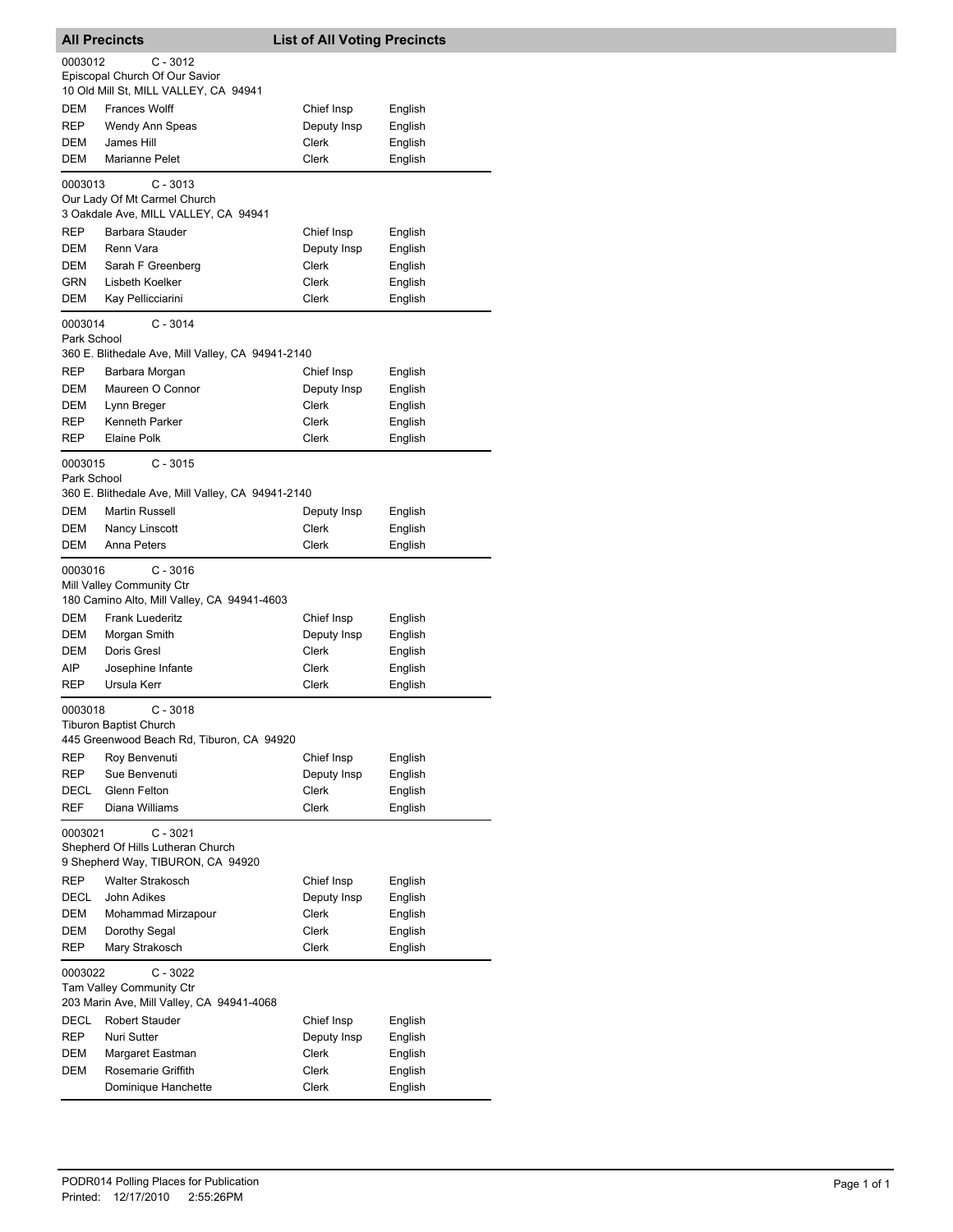| <b>All Precincts</b>  |                                                                                                                     | <b>List of All Voting Precincts</b> |                    |
|-----------------------|---------------------------------------------------------------------------------------------------------------------|-------------------------------------|--------------------|
| 0003023               | C - 3023                                                                                                            |                                     |                    |
|                       | Almonte Improvement Club                                                                                            |                                     |                    |
|                       | Almonte & Wisteria Way, Mill Valley, CA 94941-4138                                                                  |                                     |                    |
| DEM                   | Lillian Zahrt                                                                                                       | Deputy Insp                         | English            |
| DEM                   | Rita Hagen                                                                                                          | Clerk                               | English            |
| DECL                  | Alan Young                                                                                                          | Clerk                               | English            |
| 0003025               | $C - 3025$<br>Marguerita C. Johnson Senior Center<br>640 Drake Ave, Marin City, CA 94965                            |                                     |                    |
| DECL                  | Cynthia Christcole                                                                                                  | Deputy Insp                         | English            |
| P&F                   | Robert Richard                                                                                                      | Deputy Insp                         | English            |
| 0003104               | PCT 3104<br>Star Of Sea Catholic Church<br>180 Harrison Ave, SAUSALITO, CA 94965                                    |                                     |                    |
| DEM                   | <b>Stan Walker</b>                                                                                                  | Deputy Insp                         | English            |
| DEM                   | Jane Cheshire-Allen                                                                                                 | Clerk                               | English            |
| REP                   | Carlys Phillips                                                                                                     | Clerk                               | English            |
| 0003105<br>DEM<br>DEM | PCT 3105<br>Sausalito City Hall<br>420 Litho Street, SAUSALITO, CA 94965<br>Annelouise Elkington<br>Steefenie Wicks | Chief Insp<br>Deputy Insp           | English<br>English |
| <b>GRN</b>            | Linda Evanoff                                                                                                       | Clerk                               | English            |
| DEM                   | Doreen Gounard                                                                                                      | Clerk                               | English            |
| 0003106               | PCT 3106<br>Sausalito City Hall<br>420 Litho Street, SAUSALITO, CA 94965                                            |                                     |                    |
| DEM                   | Linda Agapekian                                                                                                     | Deputy Insp                         | E, S               |
| REP                   | Patricia Finnegan                                                                                                   | Clerk                               | English            |
| <b>DEM</b>            | Joann Mannion                                                                                                       | Clerk                               | English            |
| 0003107               | <b>PCT 3107</b><br>Sausalito City Hall<br>420 Litho Street, SAUSALITO, CA 94965                                     |                                     |                    |
| GRN                   | Ethan Hay                                                                                                           | Deputy Insp                         | E, S               |
| DEM                   | Roxanne Ashworth                                                                                                    | Clerk                               | English            |
| DEM                   | Nancy Clark                                                                                                         | Clerk                               | English            |
| DEM                   | <b>Beth Garbutt</b>                                                                                                 | Clerk                               | English            |
| 0003201               | PCT 3201<br>Mill Valley Community Ctr<br>180 Camino Alto, Mill Valley, CA 94941-4603                                |                                     |                    |
| REP                   | Renee Ward                                                                                                          | Deputy Insp                         | English            |
| REP                   | Marshall Lyons                                                                                                      | Clerk                               | English            |
| DEM                   | Judith Reneau                                                                                                       | Clerk                               | English            |
| 0003204<br>REP        | PCT 3204<br>Mill Valley City Hall<br>26 Corte Madera Ave, MILL VALLEY, CA 94941<br>Elinor Franchetti                | Chief Insp                          | English            |
| REP                   | Bruno Franchetti                                                                                                    | Deputy Insp                         | English            |
| DEM                   | Deelus Mc Carthy                                                                                                    | Clerk                               | English            |
| DECL                  | Stephen J Parker                                                                                                    | <b>Clerk</b>                        | English            |
| 0003207               | PCT 3207<br>Our Lady Of Mt Carmel Church<br>3 Oakdale Ave, MILL VALLEY, CA 94941                                    |                                     |                    |
| DEM                   | Zoe Borkowski                                                                                                       | Deputy Insp                         | English            |
| DEM                   | Mary Pavlisin                                                                                                       | Clerk                               | English            |
| GRN                   | Matthew James Weeder                                                                                                | Clerk                               | English            |
| 0003209               | PCT 3209<br>Mill Valley Community Ctr<br>180 Camino Alto, Mill Valley, CA 94941-4603                                |                                     |                    |
| REP                   | Sherry Johanson                                                                                                     | Deputy Insp                         | English            |
| DEM                   | Leon Gersten                                                                                                        | Clerk                               | English            |
| DEM                   | <b>Billie Wallace</b>                                                                                               | Clerk                               | English            |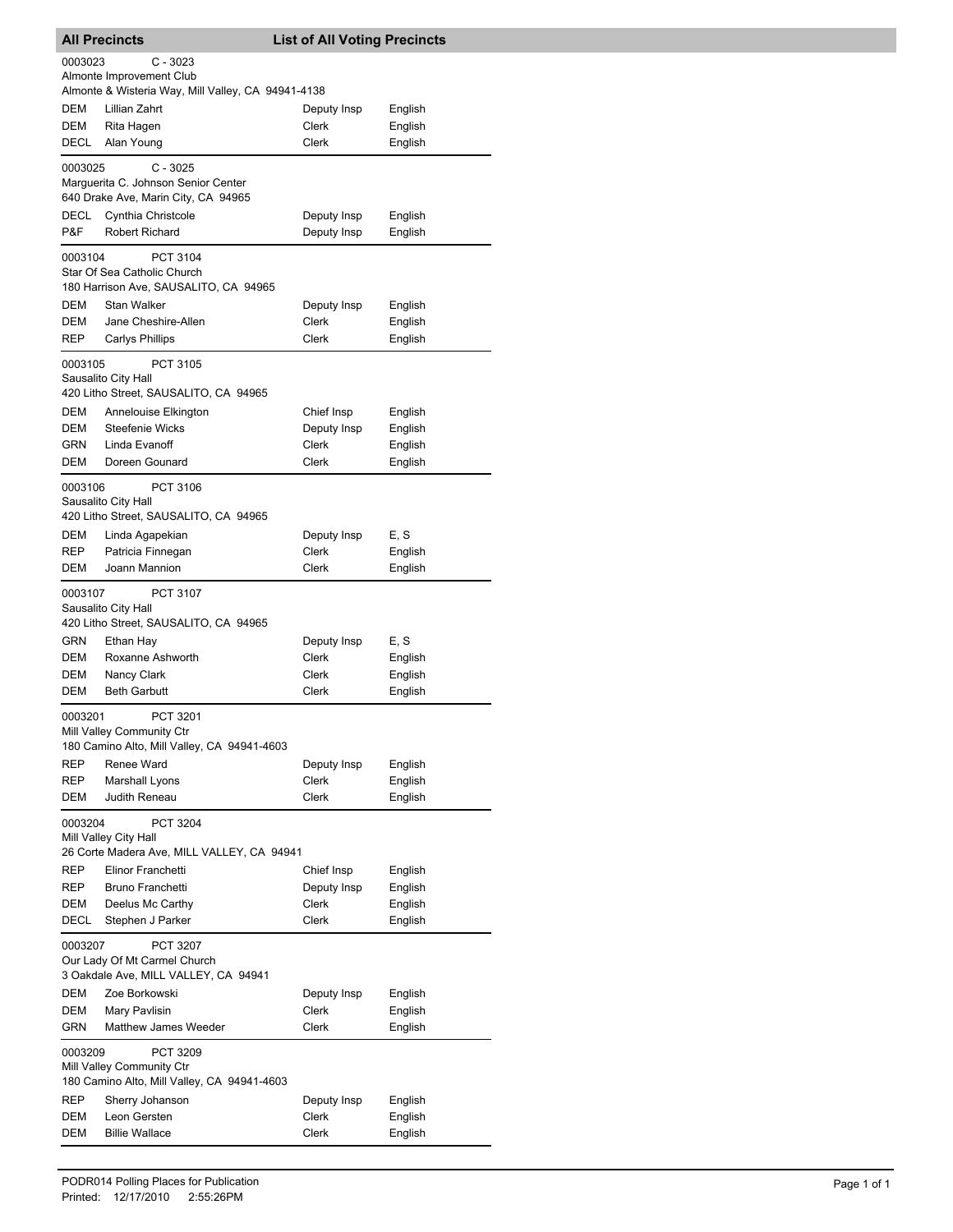| <b>All Precincts</b>                                                                            |                                                                                        | <b>List of All Voting Precincts</b> |                    |  |  |
|-------------------------------------------------------------------------------------------------|----------------------------------------------------------------------------------------|-------------------------------------|--------------------|--|--|
|                                                                                                 | 0003216<br>PCT 3216<br>The Redwoods                                                    |                                     |                    |  |  |
| DEM                                                                                             | 40 Camino Alto, MILL VALLEY, CA 94941<br>Elizabeth Moody                               | Chief Insp                          | English            |  |  |
| DEM                                                                                             | William O Brien                                                                        | Deputy Insp                         | English            |  |  |
| <b>DEM</b>                                                                                      | Mary Ann Rozen                                                                         | Clerk                               | English            |  |  |
| DEM                                                                                             | Genevieve Sorensen                                                                     | <b>Clerk</b>                        | English            |  |  |
| 0003301                                                                                         | PCT 3301<br>Shepherd Of Hills Lutheran Church                                          |                                     |                    |  |  |
|                                                                                                 | 9 Shepherd Way, TIBURON, CA 94920                                                      |                                     |                    |  |  |
| DEM                                                                                             | Marcelle Scholl                                                                        | Deputy Insp                         | English            |  |  |
| <b>DEM</b>                                                                                      | Morse Byer                                                                             | Clerk                               | English            |  |  |
| DEM                                                                                             | Rebecca Gillespie                                                                      | Clerk                               | English            |  |  |
| 0003302<br>Del Mar School                                                                       | PCT 3302<br>105 Avenida Miraflores, Tiburon, CA 94920                                  |                                     |                    |  |  |
| REP                                                                                             | <b>William Teiser</b>                                                                  | Chief Insp                          | English            |  |  |
| <b>DEM</b>                                                                                      | Susan Lincoln                                                                          | Deputy Insp                         | English            |  |  |
| DEM                                                                                             | <b>Traute Eckersdorff</b>                                                              | Clerk                               | English            |  |  |
| REP                                                                                             | <b>Joyce Nicholas</b>                                                                  | Clerk                               | English            |  |  |
| 0003303                                                                                         | PCT 3303<br><b>Tiburon Baptist Church</b><br>445 Greenwood Beach Rd, TIBURON, CA 94920 |                                     |                    |  |  |
| DECL                                                                                            | Marcia Felton                                                                          | Deputy Insp                         | English            |  |  |
| DEM                                                                                             | Barbara Galyen                                                                         | <b>Clerk</b>                        | English            |  |  |
| DEM                                                                                             | Ralph Johnson                                                                          | Clerk                               | English            |  |  |
| 0003304                                                                                         | PCT 3304<br><b>Tiburon Town Hall</b><br>1505 Tiburon Blvd, Tiburon, CA 94920           |                                     |                    |  |  |
| DEM                                                                                             | <b>Richard Park</b>                                                                    | Chief Insp                          | English            |  |  |
| DECL                                                                                            | <b>Thomas Gallaher</b>                                                                 | Deputy Insp                         | English            |  |  |
| REP                                                                                             | <b>Florence Eder</b>                                                                   | Clerk                               | English            |  |  |
| DEM                                                                                             | Anne Marsh                                                                             | Clerk                               | English            |  |  |
| 0003305                                                                                         | PCT 3305<br><b>Tiburon Town Hall</b><br>1505 Tiburon Blvd, Tiburon, CA 94920           |                                     |                    |  |  |
| DEM                                                                                             | Arnold Gallegos                                                                        | Deputy Insp                         | E, S               |  |  |
| DECL                                                                                            | I Erika Brooks                                                                         | Clerk                               | English            |  |  |
| DEM                                                                                             | Rita Pirie                                                                             | Clerk                               | English            |  |  |
| 0003306                                                                                         | PCT 3306<br><b>Tiburon Town Hall</b><br>1505 Tiburon Blvd, Tiburon, CA 94920           |                                     |                    |  |  |
| <b>DEM</b>                                                                                      | Alan Hersh                                                                             | Deputy Insp                         | English            |  |  |
| DECL                                                                                            | Elizabeth De Tomasi                                                                    | Clerk                               | English            |  |  |
| REP                                                                                             | <b>Walter Mallory</b>                                                                  | Clerk                               | English            |  |  |
| PCT 3401<br>0003401<br><b>Belvedere Community Center</b><br>Community Road, Belvedere, CA 94920 |                                                                                        |                                     |                    |  |  |
| DEM                                                                                             | Robert Flynn                                                                           | Chief Insp                          | English            |  |  |
| REP                                                                                             | Douglas Perez                                                                          | Deputy Insp                         | English            |  |  |
| DEM                                                                                             | Jackie Chen                                                                            | Clerk                               | English            |  |  |
| DEM                                                                                             | Alice Draa                                                                             | Clerk                               | English            |  |  |
| REP                                                                                             | Jean Oller                                                                             | Clerk                               | English            |  |  |
| 0003402<br>PCT 3402<br><b>Belvedere Community Center</b><br>Community Road, Belvedere, CA 94920 |                                                                                        |                                     |                    |  |  |
| REP                                                                                             | Vicki Kay Finley                                                                       | Deputy Insp                         | English            |  |  |
| REP<br>DEM                                                                                      | Ida Mae H Berg<br>Mary Coleman                                                         | Clerk<br>Clerk                      | English<br>English |  |  |
|                                                                                                 |                                                                                        |                                     |                    |  |  |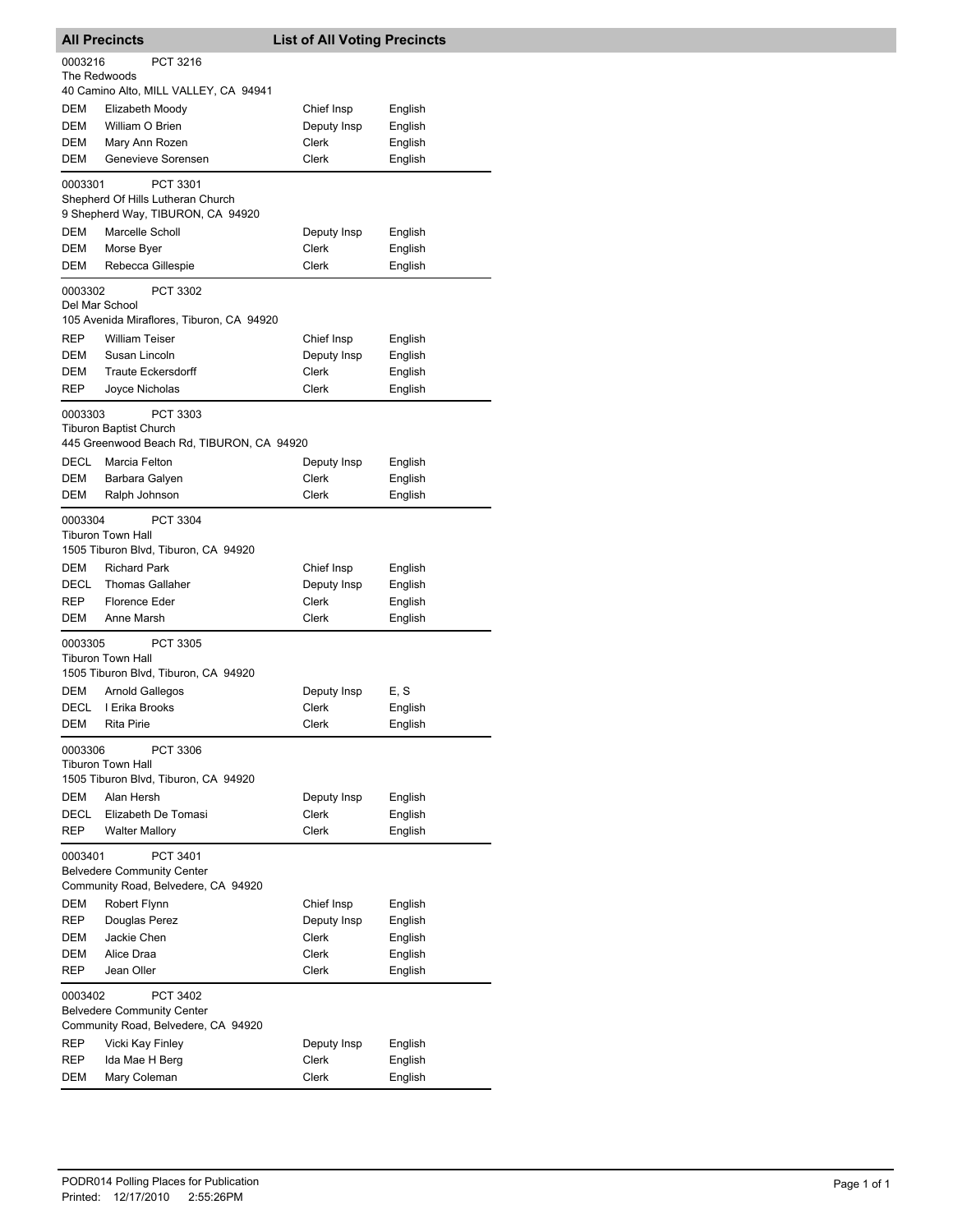| <b>All Precincts</b>                                                                                    |                                                                                         | <b>List of All Voting Precincts</b> |                    |  |
|---------------------------------------------------------------------------------------------------------|-----------------------------------------------------------------------------------------|-------------------------------------|--------------------|--|
| 0003502                                                                                                 | PCT 3502                                                                                |                                     |                    |  |
|                                                                                                         | Tam Valley Community Ctr                                                                |                                     |                    |  |
|                                                                                                         | 203 Marin Ave, Mill Valley, CA 94941-4068                                               |                                     |                    |  |
| GRN<br>REP                                                                                              | Henry Waschow<br>Roger Kuhn                                                             | Deputy Insp<br>Clerk                | English<br>English |  |
| DEM                                                                                                     | Jon Snyder                                                                              | Clerk                               | English            |  |
|                                                                                                         |                                                                                         |                                     |                    |  |
| 0003503                                                                                                 | PCT 3503<br>Tam Valley Community Ctr                                                    |                                     |                    |  |
|                                                                                                         | 203 Marin Ave, Mill Valley, CA 94941-4068                                               |                                     |                    |  |
| <b>DEM</b>                                                                                              | Maggi Nicholson                                                                         | Deputy Insp                         | English            |  |
| <b>REP</b>                                                                                              | Gail Cassee                                                                             | Clerk                               | E, S               |  |
| DEM                                                                                                     | Ellen Silver                                                                            | Clerk                               | English            |  |
| 0003507                                                                                                 | <b>PCT 3507</b>                                                                         |                                     |                    |  |
|                                                                                                         | Tam Valley Community Ctr<br>203 Marin Ave, Mill Valley, CA 94941-4068                   |                                     |                    |  |
| DEM                                                                                                     | Marion Donohue                                                                          | Deputy Insp                         | English            |  |
|                                                                                                         | Sherri Bridgeforth                                                                      | Clerk                               | English            |  |
| DEM                                                                                                     | Florence L Hering                                                                       | Clerk                               | English            |  |
|                                                                                                         | Sallly Sears                                                                            | Clerk                               | English            |  |
| 0003601                                                                                                 | PCT 3601<br>Marguerita C. Johnson Senior Center<br>640 Drake Ave, Marin City, CA 94965  |                                     |                    |  |
| <b>REP</b>                                                                                              | <b>Bert Coverdale</b>                                                                   | Clerk                               | English            |  |
| DEM                                                                                                     | Douglas Currie                                                                          | Clerk                               | English            |  |
| GRN                                                                                                     | <b>Eric Overholt</b>                                                                    | Clerk                               | English            |  |
| 0003705                                                                                                 | PCT 3705<br>Marin Amateur Radio Club<br>27 Shell Rd, MILL VALLEY, CA 94941              |                                     |                    |  |
| DEM                                                                                                     | August Rath                                                                             | Chief Insp                          | English            |  |
| <b>DEM</b>                                                                                              | <b>Brigitte Gras</b>                                                                    | Deputy Insp                         | English            |  |
| DEM<br><b>REP</b>                                                                                       | Haruye Ng<br>Alan Wolfes                                                                | Clerk<br>Clerk                      | English            |  |
|                                                                                                         |                                                                                         |                                     | English            |  |
| 0004001                                                                                                 | C - 4001<br><b>Farley Residence</b>                                                     |                                     |                    |  |
|                                                                                                         | 131 Old Rancheria Rd, Nicasio, CA 94946                                                 |                                     |                    |  |
| DEM                                                                                                     | Grace Farley                                                                            | Chief Insp                          | English            |  |
| REP                                                                                                     | Mary Lafranchi                                                                          | Deputy Insp                         | English            |  |
| DEM                                                                                                     | Heloise Tomasini                                                                        | Clerk                               | English            |  |
| 0004002                                                                                                 | $C - 4002$<br>Homestead Valley Community Ctr<br>315 Montford Ave, MILL VALLEY, CA 94941 |                                     |                    |  |
| DEM                                                                                                     | Pamela Skrinski                                                                         | Chief Insp                          | English            |  |
| DECL                                                                                                    | John Dunlap                                                                             | Deputy Insp                         | English            |  |
| DECL                                                                                                    | Mary Ann Dunlap                                                                         | Clerk                               | English            |  |
| DEM                                                                                                     | Patrick Weseman                                                                         | Clerk                               | English            |  |
| $C - 4004$<br>0004004<br><b>Stinson Beach Community Center</b><br>30 Belvedere, STINSON BEACH, CA 94970 |                                                                                         |                                     |                    |  |
| DEM                                                                                                     | Roger Kovach                                                                            | Chief Insp                          | English            |  |
| DEM                                                                                                     | <b>Michael Rafferty</b>                                                                 | Deputy Insp                         | English            |  |
| DEM<br>DEM                                                                                              | Mary Cobb                                                                               | Clerk<br>Clerk                      | English<br>English |  |
|                                                                                                         | Hathaway Watson III                                                                     |                                     |                    |  |
| 0004007                                                                                                 | $C - 4007$<br>Corte Madera Recreation Center                                            |                                     |                    |  |
| Tamalpais Dr, Corte Madera, CA 94925-1561                                                               |                                                                                         |                                     |                    |  |
| DEM                                                                                                     | Sharon Mincheff                                                                         | Chief Insp                          | English            |  |
|                                                                                                         | William Weigand                                                                         | Deputy Insp                         | English            |  |
| DEM                                                                                                     | <b>Valerie Robbins</b>                                                                  | Clerk                               | English            |  |
| <b>REP</b>                                                                                              | Maria Russillo                                                                          | Clerk                               | E, S               |  |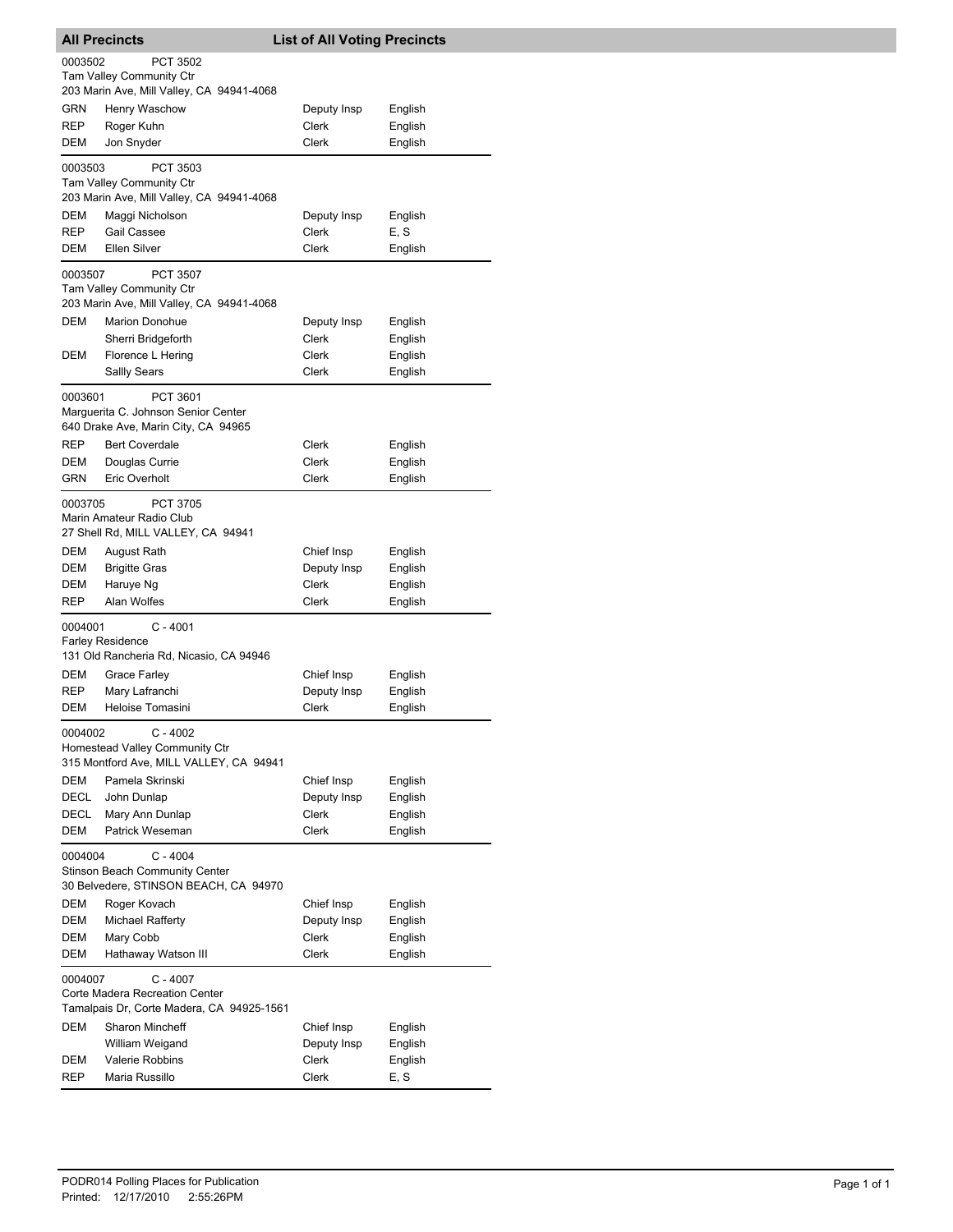| 0004008<br>$C - 4008$<br>Corte Madera Recreation Center<br>Tamalpais Dr, Corte Madera, CA 94925-1561<br>DEM<br><b>Sterling Rainey</b><br>Deputy Insp<br>English<br>DEM<br>James Anderson IV<br>Clerk<br>English<br>DECL<br>Jacqueline Carr<br>Clerk<br>English<br>0004009<br>$C - 4009$<br>Corte Madera Recreation Center<br>Tamalpais Dr, Corte Madera, CA 94925-1561<br>DEM<br><b>Bonnie Glaser</b><br>Deputy Insp<br>English<br><b>REP</b><br>Suzanna Abbott<br>Clerk<br>English<br>Irene E Weisser<br>Clerk<br>English<br>DEM<br>DEM<br>Donna Williams<br>Clerk<br>English<br>$C - 4015$<br>0004015<br>Wild Horse Valley Clubhouse<br>110 Wild Horse Valley Dr, NOVATO, CA 94947<br><b>DEM</b><br>Chief Insp<br>Judy Hoovler<br>English<br>DEM<br>George Minor<br>Deputy Insp<br>English<br>DEM<br>Clerk<br>Thomas Brady<br>English<br>DEM<br>Clerk<br>Jill Gregoire<br>English<br>$C - 4016$<br>0004016<br>Muir Beach Community Center<br>19 Seacape Dr, Muir Beach, CA 94965<br>DEM<br>Nancy Knox<br>Chief Insp<br>English<br>DEM<br>Deputy Insp<br>Kathryn Sward<br>English<br>DEM<br>Clerk<br>English<br>Roger Reynolds<br>REP<br>Arlene Robertson<br>Clerk<br>English<br>$C - 4018$<br>0004018<br><b>Bolinas Community Center</b><br>Wharf Rd, Bolinas, CA 94924<br>DEM<br>Cynthia Ann Rodriguez<br>Chief Insp<br>English<br>David Kimball<br>Deputy Insp<br>English<br>DEM<br>Clerk<br>Robin Grean<br>English<br>GRN<br>Clerk<br>English<br>Stephanie Joyce Lujan<br>$C - 4019$<br>0004019<br>Woodacre Improvement Club<br>1 Garden Way, WOODACRE, CA 94973<br><b>REP</b><br>Krispin Sullivan<br>Chief Insp<br>English<br>GRN<br>Ann Jones<br>English<br>Deputy Insp<br><b>DEM</b><br>Nicole Ashley Lee<br>Clerk<br>English<br><b>DEM</b><br>Kathryn Ospital<br>Clerk<br>English<br>$C - 4020$<br>0004020<br>Sinaloa School<br>2045 Vineyard Rd, Novato, CA 94947-3810<br>REP<br><b>Bruce Stahley</b><br>Chief Insp<br>English<br>REP<br>Melania Barry<br>Deputy Insp<br>English<br>DEM<br>David Mc Connell<br><b>Clerk</b><br>English<br>GRN<br>Marilyn Mc Connell<br>Clerk<br>English<br>0004100<br>PCT 4100<br>Pt. Reyes Fire Station<br>4th & B St, Point Reyes, CA 94956<br>Chief Insp<br>DEM<br>Joan Haley<br>English<br>DEM<br>Jess Santana<br>Deputy Insp<br>English<br>DEM<br>Cathy Mc Cool<br>Clerk<br>English<br>DEM<br>Myrna Ralston<br>Clerk<br>English<br>0004101<br>PCT 4101<br>Tomales Regional History Center<br>26701 State Route 1, Tomales, CA 94971-0262<br>REP<br>Lois Parks<br>Chief Insp<br>English<br>REP<br>Anna Jensen<br>Deputy Insp<br>English<br>Clerk<br>DEM<br>Maxine Boitano<br>English<br>REP<br>Barbara Taddei<br>Clerk<br>English | <b>All Precincts</b> |  |  | <b>List of All Voting Precincts</b> |  |  |
|---------------------------------------------------------------------------------------------------------------------------------------------------------------------------------------------------------------------------------------------------------------------------------------------------------------------------------------------------------------------------------------------------------------------------------------------------------------------------------------------------------------------------------------------------------------------------------------------------------------------------------------------------------------------------------------------------------------------------------------------------------------------------------------------------------------------------------------------------------------------------------------------------------------------------------------------------------------------------------------------------------------------------------------------------------------------------------------------------------------------------------------------------------------------------------------------------------------------------------------------------------------------------------------------------------------------------------------------------------------------------------------------------------------------------------------------------------------------------------------------------------------------------------------------------------------------------------------------------------------------------------------------------------------------------------------------------------------------------------------------------------------------------------------------------------------------------------------------------------------------------------------------------------------------------------------------------------------------------------------------------------------------------------------------------------------------------------------------------------------------------------------------------------------------------------------------------------------------------------------------------------------------------------------------------------------------------------------------------------------------------------------------------------------------------------------------------------------------------------------------------------------------------------------------------------------------------------------------------------------------------------------------------------------------------------|----------------------|--|--|-------------------------------------|--|--|
|                                                                                                                                                                                                                                                                                                                                                                                                                                                                                                                                                                                                                                                                                                                                                                                                                                                                                                                                                                                                                                                                                                                                                                                                                                                                                                                                                                                                                                                                                                                                                                                                                                                                                                                                                                                                                                                                                                                                                                                                                                                                                                                                                                                                                                                                                                                                                                                                                                                                                                                                                                                                                                                                                 |                      |  |  |                                     |  |  |
|                                                                                                                                                                                                                                                                                                                                                                                                                                                                                                                                                                                                                                                                                                                                                                                                                                                                                                                                                                                                                                                                                                                                                                                                                                                                                                                                                                                                                                                                                                                                                                                                                                                                                                                                                                                                                                                                                                                                                                                                                                                                                                                                                                                                                                                                                                                                                                                                                                                                                                                                                                                                                                                                                 |                      |  |  |                                     |  |  |
|                                                                                                                                                                                                                                                                                                                                                                                                                                                                                                                                                                                                                                                                                                                                                                                                                                                                                                                                                                                                                                                                                                                                                                                                                                                                                                                                                                                                                                                                                                                                                                                                                                                                                                                                                                                                                                                                                                                                                                                                                                                                                                                                                                                                                                                                                                                                                                                                                                                                                                                                                                                                                                                                                 |                      |  |  |                                     |  |  |
|                                                                                                                                                                                                                                                                                                                                                                                                                                                                                                                                                                                                                                                                                                                                                                                                                                                                                                                                                                                                                                                                                                                                                                                                                                                                                                                                                                                                                                                                                                                                                                                                                                                                                                                                                                                                                                                                                                                                                                                                                                                                                                                                                                                                                                                                                                                                                                                                                                                                                                                                                                                                                                                                                 |                      |  |  |                                     |  |  |
|                                                                                                                                                                                                                                                                                                                                                                                                                                                                                                                                                                                                                                                                                                                                                                                                                                                                                                                                                                                                                                                                                                                                                                                                                                                                                                                                                                                                                                                                                                                                                                                                                                                                                                                                                                                                                                                                                                                                                                                                                                                                                                                                                                                                                                                                                                                                                                                                                                                                                                                                                                                                                                                                                 |                      |  |  |                                     |  |  |
|                                                                                                                                                                                                                                                                                                                                                                                                                                                                                                                                                                                                                                                                                                                                                                                                                                                                                                                                                                                                                                                                                                                                                                                                                                                                                                                                                                                                                                                                                                                                                                                                                                                                                                                                                                                                                                                                                                                                                                                                                                                                                                                                                                                                                                                                                                                                                                                                                                                                                                                                                                                                                                                                                 |                      |  |  |                                     |  |  |
|                                                                                                                                                                                                                                                                                                                                                                                                                                                                                                                                                                                                                                                                                                                                                                                                                                                                                                                                                                                                                                                                                                                                                                                                                                                                                                                                                                                                                                                                                                                                                                                                                                                                                                                                                                                                                                                                                                                                                                                                                                                                                                                                                                                                                                                                                                                                                                                                                                                                                                                                                                                                                                                                                 |                      |  |  |                                     |  |  |
|                                                                                                                                                                                                                                                                                                                                                                                                                                                                                                                                                                                                                                                                                                                                                                                                                                                                                                                                                                                                                                                                                                                                                                                                                                                                                                                                                                                                                                                                                                                                                                                                                                                                                                                                                                                                                                                                                                                                                                                                                                                                                                                                                                                                                                                                                                                                                                                                                                                                                                                                                                                                                                                                                 |                      |  |  |                                     |  |  |
|                                                                                                                                                                                                                                                                                                                                                                                                                                                                                                                                                                                                                                                                                                                                                                                                                                                                                                                                                                                                                                                                                                                                                                                                                                                                                                                                                                                                                                                                                                                                                                                                                                                                                                                                                                                                                                                                                                                                                                                                                                                                                                                                                                                                                                                                                                                                                                                                                                                                                                                                                                                                                                                                                 |                      |  |  |                                     |  |  |
|                                                                                                                                                                                                                                                                                                                                                                                                                                                                                                                                                                                                                                                                                                                                                                                                                                                                                                                                                                                                                                                                                                                                                                                                                                                                                                                                                                                                                                                                                                                                                                                                                                                                                                                                                                                                                                                                                                                                                                                                                                                                                                                                                                                                                                                                                                                                                                                                                                                                                                                                                                                                                                                                                 |                      |  |  |                                     |  |  |
|                                                                                                                                                                                                                                                                                                                                                                                                                                                                                                                                                                                                                                                                                                                                                                                                                                                                                                                                                                                                                                                                                                                                                                                                                                                                                                                                                                                                                                                                                                                                                                                                                                                                                                                                                                                                                                                                                                                                                                                                                                                                                                                                                                                                                                                                                                                                                                                                                                                                                                                                                                                                                                                                                 |                      |  |  |                                     |  |  |
|                                                                                                                                                                                                                                                                                                                                                                                                                                                                                                                                                                                                                                                                                                                                                                                                                                                                                                                                                                                                                                                                                                                                                                                                                                                                                                                                                                                                                                                                                                                                                                                                                                                                                                                                                                                                                                                                                                                                                                                                                                                                                                                                                                                                                                                                                                                                                                                                                                                                                                                                                                                                                                                                                 |                      |  |  |                                     |  |  |
|                                                                                                                                                                                                                                                                                                                                                                                                                                                                                                                                                                                                                                                                                                                                                                                                                                                                                                                                                                                                                                                                                                                                                                                                                                                                                                                                                                                                                                                                                                                                                                                                                                                                                                                                                                                                                                                                                                                                                                                                                                                                                                                                                                                                                                                                                                                                                                                                                                                                                                                                                                                                                                                                                 |                      |  |  |                                     |  |  |
|                                                                                                                                                                                                                                                                                                                                                                                                                                                                                                                                                                                                                                                                                                                                                                                                                                                                                                                                                                                                                                                                                                                                                                                                                                                                                                                                                                                                                                                                                                                                                                                                                                                                                                                                                                                                                                                                                                                                                                                                                                                                                                                                                                                                                                                                                                                                                                                                                                                                                                                                                                                                                                                                                 |                      |  |  |                                     |  |  |
|                                                                                                                                                                                                                                                                                                                                                                                                                                                                                                                                                                                                                                                                                                                                                                                                                                                                                                                                                                                                                                                                                                                                                                                                                                                                                                                                                                                                                                                                                                                                                                                                                                                                                                                                                                                                                                                                                                                                                                                                                                                                                                                                                                                                                                                                                                                                                                                                                                                                                                                                                                                                                                                                                 |                      |  |  |                                     |  |  |
|                                                                                                                                                                                                                                                                                                                                                                                                                                                                                                                                                                                                                                                                                                                                                                                                                                                                                                                                                                                                                                                                                                                                                                                                                                                                                                                                                                                                                                                                                                                                                                                                                                                                                                                                                                                                                                                                                                                                                                                                                                                                                                                                                                                                                                                                                                                                                                                                                                                                                                                                                                                                                                                                                 |                      |  |  |                                     |  |  |
|                                                                                                                                                                                                                                                                                                                                                                                                                                                                                                                                                                                                                                                                                                                                                                                                                                                                                                                                                                                                                                                                                                                                                                                                                                                                                                                                                                                                                                                                                                                                                                                                                                                                                                                                                                                                                                                                                                                                                                                                                                                                                                                                                                                                                                                                                                                                                                                                                                                                                                                                                                                                                                                                                 |                      |  |  |                                     |  |  |
|                                                                                                                                                                                                                                                                                                                                                                                                                                                                                                                                                                                                                                                                                                                                                                                                                                                                                                                                                                                                                                                                                                                                                                                                                                                                                                                                                                                                                                                                                                                                                                                                                                                                                                                                                                                                                                                                                                                                                                                                                                                                                                                                                                                                                                                                                                                                                                                                                                                                                                                                                                                                                                                                                 |                      |  |  |                                     |  |  |
|                                                                                                                                                                                                                                                                                                                                                                                                                                                                                                                                                                                                                                                                                                                                                                                                                                                                                                                                                                                                                                                                                                                                                                                                                                                                                                                                                                                                                                                                                                                                                                                                                                                                                                                                                                                                                                                                                                                                                                                                                                                                                                                                                                                                                                                                                                                                                                                                                                                                                                                                                                                                                                                                                 |                      |  |  |                                     |  |  |
|                                                                                                                                                                                                                                                                                                                                                                                                                                                                                                                                                                                                                                                                                                                                                                                                                                                                                                                                                                                                                                                                                                                                                                                                                                                                                                                                                                                                                                                                                                                                                                                                                                                                                                                                                                                                                                                                                                                                                                                                                                                                                                                                                                                                                                                                                                                                                                                                                                                                                                                                                                                                                                                                                 |                      |  |  |                                     |  |  |
|                                                                                                                                                                                                                                                                                                                                                                                                                                                                                                                                                                                                                                                                                                                                                                                                                                                                                                                                                                                                                                                                                                                                                                                                                                                                                                                                                                                                                                                                                                                                                                                                                                                                                                                                                                                                                                                                                                                                                                                                                                                                                                                                                                                                                                                                                                                                                                                                                                                                                                                                                                                                                                                                                 |                      |  |  |                                     |  |  |
|                                                                                                                                                                                                                                                                                                                                                                                                                                                                                                                                                                                                                                                                                                                                                                                                                                                                                                                                                                                                                                                                                                                                                                                                                                                                                                                                                                                                                                                                                                                                                                                                                                                                                                                                                                                                                                                                                                                                                                                                                                                                                                                                                                                                                                                                                                                                                                                                                                                                                                                                                                                                                                                                                 |                      |  |  |                                     |  |  |
|                                                                                                                                                                                                                                                                                                                                                                                                                                                                                                                                                                                                                                                                                                                                                                                                                                                                                                                                                                                                                                                                                                                                                                                                                                                                                                                                                                                                                                                                                                                                                                                                                                                                                                                                                                                                                                                                                                                                                                                                                                                                                                                                                                                                                                                                                                                                                                                                                                                                                                                                                                                                                                                                                 |                      |  |  |                                     |  |  |
|                                                                                                                                                                                                                                                                                                                                                                                                                                                                                                                                                                                                                                                                                                                                                                                                                                                                                                                                                                                                                                                                                                                                                                                                                                                                                                                                                                                                                                                                                                                                                                                                                                                                                                                                                                                                                                                                                                                                                                                                                                                                                                                                                                                                                                                                                                                                                                                                                                                                                                                                                                                                                                                                                 |                      |  |  |                                     |  |  |
|                                                                                                                                                                                                                                                                                                                                                                                                                                                                                                                                                                                                                                                                                                                                                                                                                                                                                                                                                                                                                                                                                                                                                                                                                                                                                                                                                                                                                                                                                                                                                                                                                                                                                                                                                                                                                                                                                                                                                                                                                                                                                                                                                                                                                                                                                                                                                                                                                                                                                                                                                                                                                                                                                 |                      |  |  |                                     |  |  |
|                                                                                                                                                                                                                                                                                                                                                                                                                                                                                                                                                                                                                                                                                                                                                                                                                                                                                                                                                                                                                                                                                                                                                                                                                                                                                                                                                                                                                                                                                                                                                                                                                                                                                                                                                                                                                                                                                                                                                                                                                                                                                                                                                                                                                                                                                                                                                                                                                                                                                                                                                                                                                                                                                 |                      |  |  |                                     |  |  |
|                                                                                                                                                                                                                                                                                                                                                                                                                                                                                                                                                                                                                                                                                                                                                                                                                                                                                                                                                                                                                                                                                                                                                                                                                                                                                                                                                                                                                                                                                                                                                                                                                                                                                                                                                                                                                                                                                                                                                                                                                                                                                                                                                                                                                                                                                                                                                                                                                                                                                                                                                                                                                                                                                 |                      |  |  |                                     |  |  |
|                                                                                                                                                                                                                                                                                                                                                                                                                                                                                                                                                                                                                                                                                                                                                                                                                                                                                                                                                                                                                                                                                                                                                                                                                                                                                                                                                                                                                                                                                                                                                                                                                                                                                                                                                                                                                                                                                                                                                                                                                                                                                                                                                                                                                                                                                                                                                                                                                                                                                                                                                                                                                                                                                 |                      |  |  |                                     |  |  |
|                                                                                                                                                                                                                                                                                                                                                                                                                                                                                                                                                                                                                                                                                                                                                                                                                                                                                                                                                                                                                                                                                                                                                                                                                                                                                                                                                                                                                                                                                                                                                                                                                                                                                                                                                                                                                                                                                                                                                                                                                                                                                                                                                                                                                                                                                                                                                                                                                                                                                                                                                                                                                                                                                 |                      |  |  |                                     |  |  |
|                                                                                                                                                                                                                                                                                                                                                                                                                                                                                                                                                                                                                                                                                                                                                                                                                                                                                                                                                                                                                                                                                                                                                                                                                                                                                                                                                                                                                                                                                                                                                                                                                                                                                                                                                                                                                                                                                                                                                                                                                                                                                                                                                                                                                                                                                                                                                                                                                                                                                                                                                                                                                                                                                 |                      |  |  |                                     |  |  |
|                                                                                                                                                                                                                                                                                                                                                                                                                                                                                                                                                                                                                                                                                                                                                                                                                                                                                                                                                                                                                                                                                                                                                                                                                                                                                                                                                                                                                                                                                                                                                                                                                                                                                                                                                                                                                                                                                                                                                                                                                                                                                                                                                                                                                                                                                                                                                                                                                                                                                                                                                                                                                                                                                 |                      |  |  |                                     |  |  |
|                                                                                                                                                                                                                                                                                                                                                                                                                                                                                                                                                                                                                                                                                                                                                                                                                                                                                                                                                                                                                                                                                                                                                                                                                                                                                                                                                                                                                                                                                                                                                                                                                                                                                                                                                                                                                                                                                                                                                                                                                                                                                                                                                                                                                                                                                                                                                                                                                                                                                                                                                                                                                                                                                 |                      |  |  |                                     |  |  |
|                                                                                                                                                                                                                                                                                                                                                                                                                                                                                                                                                                                                                                                                                                                                                                                                                                                                                                                                                                                                                                                                                                                                                                                                                                                                                                                                                                                                                                                                                                                                                                                                                                                                                                                                                                                                                                                                                                                                                                                                                                                                                                                                                                                                                                                                                                                                                                                                                                                                                                                                                                                                                                                                                 |                      |  |  |                                     |  |  |
|                                                                                                                                                                                                                                                                                                                                                                                                                                                                                                                                                                                                                                                                                                                                                                                                                                                                                                                                                                                                                                                                                                                                                                                                                                                                                                                                                                                                                                                                                                                                                                                                                                                                                                                                                                                                                                                                                                                                                                                                                                                                                                                                                                                                                                                                                                                                                                                                                                                                                                                                                                                                                                                                                 |                      |  |  |                                     |  |  |
|                                                                                                                                                                                                                                                                                                                                                                                                                                                                                                                                                                                                                                                                                                                                                                                                                                                                                                                                                                                                                                                                                                                                                                                                                                                                                                                                                                                                                                                                                                                                                                                                                                                                                                                                                                                                                                                                                                                                                                                                                                                                                                                                                                                                                                                                                                                                                                                                                                                                                                                                                                                                                                                                                 |                      |  |  |                                     |  |  |
|                                                                                                                                                                                                                                                                                                                                                                                                                                                                                                                                                                                                                                                                                                                                                                                                                                                                                                                                                                                                                                                                                                                                                                                                                                                                                                                                                                                                                                                                                                                                                                                                                                                                                                                                                                                                                                                                                                                                                                                                                                                                                                                                                                                                                                                                                                                                                                                                                                                                                                                                                                                                                                                                                 |                      |  |  |                                     |  |  |
|                                                                                                                                                                                                                                                                                                                                                                                                                                                                                                                                                                                                                                                                                                                                                                                                                                                                                                                                                                                                                                                                                                                                                                                                                                                                                                                                                                                                                                                                                                                                                                                                                                                                                                                                                                                                                                                                                                                                                                                                                                                                                                                                                                                                                                                                                                                                                                                                                                                                                                                                                                                                                                                                                 |                      |  |  |                                     |  |  |
|                                                                                                                                                                                                                                                                                                                                                                                                                                                                                                                                                                                                                                                                                                                                                                                                                                                                                                                                                                                                                                                                                                                                                                                                                                                                                                                                                                                                                                                                                                                                                                                                                                                                                                                                                                                                                                                                                                                                                                                                                                                                                                                                                                                                                                                                                                                                                                                                                                                                                                                                                                                                                                                                                 |                      |  |  |                                     |  |  |
|                                                                                                                                                                                                                                                                                                                                                                                                                                                                                                                                                                                                                                                                                                                                                                                                                                                                                                                                                                                                                                                                                                                                                                                                                                                                                                                                                                                                                                                                                                                                                                                                                                                                                                                                                                                                                                                                                                                                                                                                                                                                                                                                                                                                                                                                                                                                                                                                                                                                                                                                                                                                                                                                                 |                      |  |  |                                     |  |  |
|                                                                                                                                                                                                                                                                                                                                                                                                                                                                                                                                                                                                                                                                                                                                                                                                                                                                                                                                                                                                                                                                                                                                                                                                                                                                                                                                                                                                                                                                                                                                                                                                                                                                                                                                                                                                                                                                                                                                                                                                                                                                                                                                                                                                                                                                                                                                                                                                                                                                                                                                                                                                                                                                                 |                      |  |  |                                     |  |  |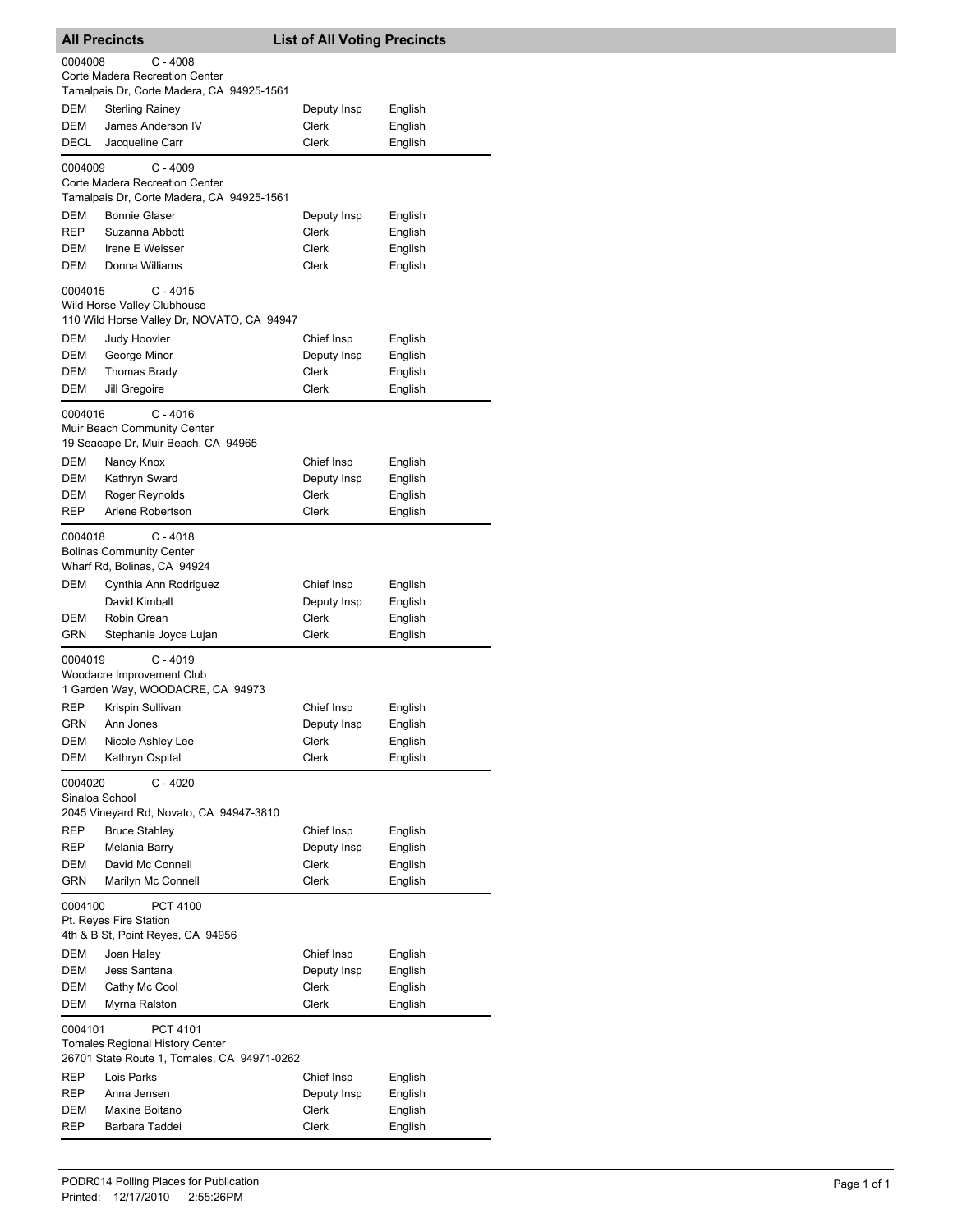| <b>All Precincts</b>                                                                    |                                                                                                           | <b>List of All Voting Precincts</b> |                    |
|-----------------------------------------------------------------------------------------|-----------------------------------------------------------------------------------------------------------|-------------------------------------|--------------------|
| 0004102                                                                                 | PCT 4102                                                                                                  |                                     |                    |
|                                                                                         | Pt. Reyes Fire Station<br>4th & B St, Point Reyes, CA 94956                                               |                                     |                    |
| DEM                                                                                     | Alice Rantos                                                                                              | Deputy Insp                         | English            |
| <b>DEM</b>                                                                              | Cindy Knabe                                                                                               | <b>Clerk</b>                        | English            |
| DEM                                                                                     | Kenneth Knabe                                                                                             | Clerk                               | English            |
| 0004103                                                                                 | PCT 4103<br><b>Inverness Fire House</b>                                                                   |                                     |                    |
|                                                                                         | 50 Inverness Way, INVERNESS, CA 94937                                                                     |                                     |                    |
| GRN                                                                                     | Katherine Anderson                                                                                        | Chief Insp                          | English            |
| DEM                                                                                     | Neoma Joan Stumpf                                                                                         | Deputy Insp                         | English            |
| REP<br>DEM                                                                              | Georgeanne Aston<br>Letitia Briggs                                                                        | Clerk<br>Clerk                      | English<br>English |
|                                                                                         |                                                                                                           |                                     |                    |
| 0004302<br>Alpine Lodge                                                                 | <b>PCT 4302</b><br>730 Panoramic Hwy, Mill Valley, CA 94941-1707                                          |                                     |                    |
| DEM                                                                                     | Elizabeth Bikle                                                                                           | Chief Insp                          | English            |
| DEM                                                                                     | <b>Christine Bikle</b>                                                                                    | Deputy Insp                         | English            |
| <b>DEM</b>                                                                              | <b>Thomas Henry Martell</b>                                                                               | Clerk                               | English            |
| 0004304                                                                                 | <b>PCT 4304</b><br>Homestead Valley Community Ctr<br>315 Montford Ave, MILL VALLEY, CA 94941              |                                     |                    |
| <b>DEM</b>                                                                              | Annette Blanchard                                                                                         | Deputy Insp                         | English            |
| DEM                                                                                     | Janet Craddock                                                                                            | Clerk                               | English            |
| DEM                                                                                     | Penina Faith Meisels                                                                                      | Clerk                               | English            |
| 0004400                                                                                 | <b>PCT 4400</b><br>San Geronimo Valley Community Center<br>Sir Francis Drake Blvd, San Geronimo, CA 94963 |                                     |                    |
| DECL                                                                                    | David O Connor                                                                                            | Chief Insp                          | English            |
| DEM                                                                                     | <b>Sherry Mesker</b>                                                                                      | Deputy Insp                         | English            |
|                                                                                         | Marilyn Mesker                                                                                            | Clerk                               | English            |
| GRN                                                                                     | <b>Andrew Thelin</b>                                                                                      | Clerk                               | English            |
| DEM                                                                                     | Erika Zettl                                                                                               | Clerk                               | English            |
| 0004401                                                                                 | PCT 4401<br>San Geronimo Valley Community Center<br>Sir Francis Drake Blvd, San Geronimo, CA 94963        |                                     |                    |
| <b>GRN</b>                                                                              | Kenneth Brierley                                                                                          | Deputy Insp                         | English            |
|                                                                                         | <b>Taylor Broek</b>                                                                                       | Clerk                               | English            |
| DEM                                                                                     | Mwanza Furaha                                                                                             | Clerk                               | English            |
| 0004403                                                                                 | PCT 4403<br>Woodacre Improvement Club<br>1 Garden Way, WOODACRE, CA 94973                                 |                                     |                    |
| <b>DEM</b>                                                                              | Sherrie Grossi                                                                                            | Deputy Insp                         | English            |
|                                                                                         | Jack Freckmann                                                                                            | Clerk                               | English            |
| DEM                                                                                     | <b>Leland Philipson</b>                                                                                   | <b>Clerk</b>                        | English            |
| DECL                                                                                    | Jennifer Shulzitski                                                                                       | Clerk                               | English            |
| 0004501<br>PCT 4501<br><b>Pleasant Valley School</b><br>755 Sutro Ave, Novato, CA 94947 |                                                                                                           |                                     |                    |
| DEM                                                                                     | Frank Slater Jr                                                                                           | Chief Insp                          | E, S               |
| DEM                                                                                     | John Irvine                                                                                               | Deputy Insp                         | English            |
| DEM                                                                                     | <b>Richard Stair Bradley</b>                                                                              | Clerk                               | English            |
| DEM                                                                                     | Paul Shermantine                                                                                          | Clerk                               | English            |
| 0004503                                                                                 | PCT 4503<br>Presbyterian Church Of Novato<br>710 Wilson Ave, Novato, CA 94947                             |                                     |                    |
| REP                                                                                     | Alan Burton                                                                                               | Chief Insp                          | E, S               |
| DEM                                                                                     | Lauren Boyd                                                                                               | Deputy Insp                         | English            |
| REP                                                                                     | <b>Stephany Burton</b>                                                                                    | Clerk                               | English            |
| DEM                                                                                     | Paul Lindberg                                                                                             | Clerk                               | English            |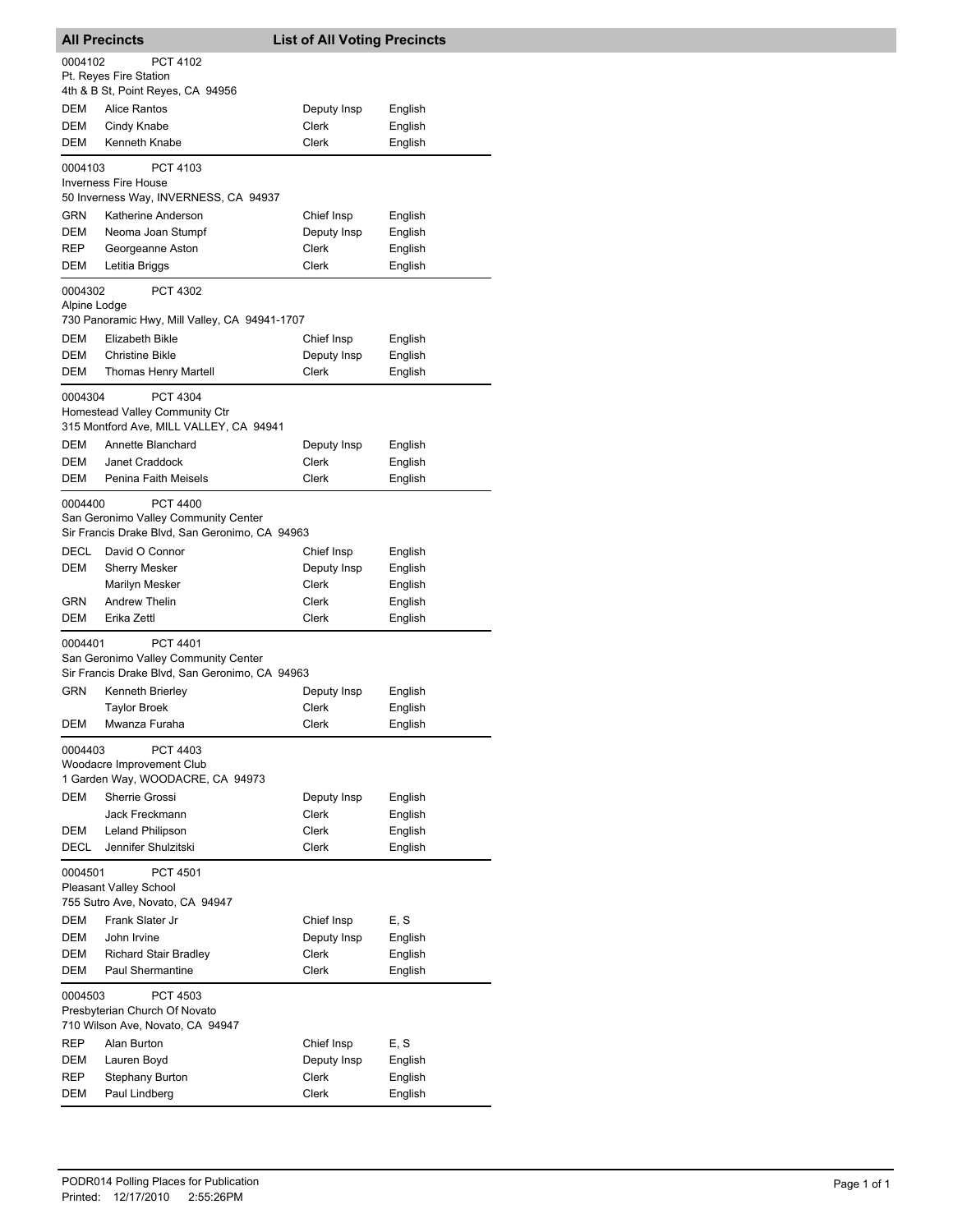| <b>All Precincts</b>                                                                                       |                                                                                                |  | <b>List of All Voting Precincts</b>         |                                 |  |
|------------------------------------------------------------------------------------------------------------|------------------------------------------------------------------------------------------------|--|---------------------------------------------|---------------------------------|--|
| 0004600                                                                                                    | <b>PCT 4600</b><br><b>Pickleweed Community Center</b><br>50 Canal St, SAN RAFAEL, CA 94901     |  |                                             |                                 |  |
| DEM<br><b>DEM</b><br>DEM<br>DEM                                                                            | John G Ortega<br>Susan Severin<br>David Ganz<br>Man Phan                                       |  | Chief Insp<br>Deputy Insp<br>Clerk<br>Clerk | E, S<br>E, S<br>English<br>E, V |  |
| 0004601                                                                                                    | PCT 4601<br><b>Pickleweed Community Center</b>                                                 |  |                                             |                                 |  |
| DEM                                                                                                        | 50 Canal St, SAN RAFAEL, CA 94901<br>Maria Rodriguez                                           |  | Deputy Insp                                 | E, S                            |  |
| <b>DECL</b><br><b>DEM</b>                                                                                  | <b>Clark Christensen</b><br>Carol Jolliffe                                                     |  | Clerk<br>Clerk                              | English                         |  |
| DEM                                                                                                        | <b>Charlton Schwartz</b>                                                                       |  | Clerk                                       | English<br>E, S                 |  |
| 0004703                                                                                                    | <b>PCT 4703</b><br>Corte Madera Recreation Center<br>Tamalpais Dr, Corte Madera, CA 94925-1561 |  |                                             |                                 |  |
| LІВ                                                                                                        | Ronald Lincoln Jr                                                                              |  | Deputy Insp                                 | English                         |  |
| DEM                                                                                                        | David Moore                                                                                    |  | Clerk                                       | English                         |  |
| <b>DEM</b>                                                                                                 | Persis Newman                                                                                  |  | Clerk                                       | English                         |  |
| 0004707                                                                                                    | <b>PCT 4707</b><br>Aegis Of Corte Madera<br>5555 Paradise Dr, Corte Madera, CA 94925-1800      |  |                                             |                                 |  |
| <b>DEM</b>                                                                                                 | Newton Jack Harband                                                                            |  | Deputy Insp                                 | English                         |  |
| DEM                                                                                                        | <b>Beverly Cupp</b>                                                                            |  | Clerk                                       | English                         |  |
| DEM<br>DEM                                                                                                 | Raymond Donohue<br>Ann Lunder                                                                  |  | Clerk<br>Clerk                              | English<br>English              |  |
| 0004708                                                                                                    | <b>PCT 4708</b><br>Aegis Of Corte Madera<br>5555 Paradise Dr, Corte Madera, CA 94925-1800      |  |                                             |                                 |  |
| DECL                                                                                                       | Jeffrey Richardson                                                                             |  | Deputy Insp                                 | English                         |  |
| <b>REP</b><br>REP                                                                                          | Alberta Damas                                                                                  |  | Clerk<br>Clerk                              | English                         |  |
|                                                                                                            | <b>Stanley Damas</b>                                                                           |  |                                             | English                         |  |
| 0004709                                                                                                    | <b>PCT 4709</b><br>Aegis Of Corte Madera<br>5555 Paradise Dr, Corte Madera, CA 94925-1800      |  |                                             |                                 |  |
| REP                                                                                                        | Sue Ellen Raby                                                                                 |  | Chief Insp                                  | English                         |  |
| DECL                                                                                                       | Galina Rumennik                                                                                |  | Deputy Insp                                 | English                         |  |
| DEM<br>DEM                                                                                                 | Anna Fitch<br>Marian Ostler                                                                    |  | Clerk<br>Clerk                              | English<br>English              |  |
| DEM                                                                                                        | Sandra Rodgers                                                                                 |  | Clerk                                       | English                         |  |
| 0004800                                                                                                    | <b>PCT 4800</b><br>Larkspur Recreation Department                                              |  |                                             |                                 |  |
|                                                                                                            | 240 Doherty Drive, Larkspur, CA 94939                                                          |  |                                             |                                 |  |
| DEM<br>DEM                                                                                                 | <b>Robert Phillips</b><br><b>Austin Blake</b>                                                  |  | Deputy Insp<br>Clerk                        | English<br>English              |  |
| DEM                                                                                                        | Margot Jasie                                                                                   |  | <b>Clerk</b>                                | English                         |  |
| 0004806<br><b>PCT 4806</b><br>Larkspur Courts Condominiums<br>100 Old Quarry Road, Larkspur, CA 94939-2201 |                                                                                                |  |                                             |                                 |  |
| REP                                                                                                        | <b>Robert Gonzalez</b>                                                                         |  | Chief Insp                                  | English                         |  |
|                                                                                                            | <b>Robert Gonzalez</b>                                                                         |  | Deputy Insp                                 | English                         |  |
| REF<br>DEM                                                                                                 | Vickie Cardellini<br>Nancy Davis                                                               |  | Clerk<br>Clerk                              | English<br>English              |  |
| 0005001                                                                                                    | $C - 5001$                                                                                     |  |                                             |                                 |  |
|                                                                                                            | Presbyterian Church Of Novato                                                                  |  |                                             |                                 |  |
| DEM                                                                                                        | 710 Wilson Ave, Novato, CA 94947<br>Connie Fischer                                             |  | Deputy Insp                                 | English                         |  |
| DEM                                                                                                        | <b>Wendy Cramer</b>                                                                            |  | Clerk                                       | English                         |  |
| AIP                                                                                                        | Robert Forsyth                                                                                 |  | Clerk                                       | English                         |  |
| REP                                                                                                        | Lon Gallagher                                                                                  |  | Clerk                                       | English                         |  |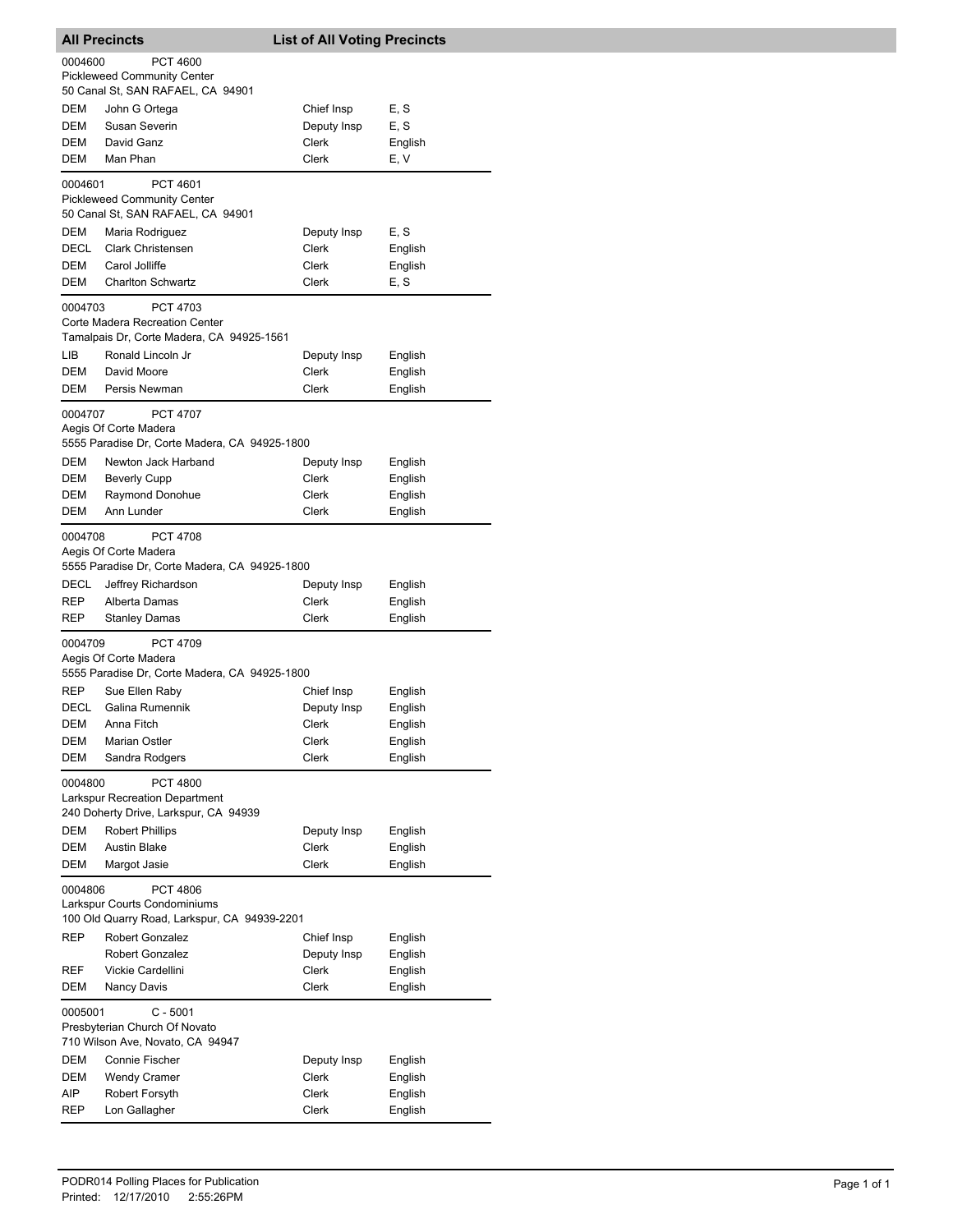| <b>All Precincts</b>                                                                         |                                                                                                              | <b>List of All Voting Precincts</b>         |                                          |  |  |
|----------------------------------------------------------------------------------------------|--------------------------------------------------------------------------------------------------------------|---------------------------------------------|------------------------------------------|--|--|
|                                                                                              | 0005002<br>$C - 5002$<br>Novato Fire Station #2                                                              |                                             |                                          |  |  |
| DEM<br>DEM<br>REP                                                                            | 450 Atherton Ave-corner Olive, Novato, CA 94945-3461<br>Jeffrey Zankel<br>Carlota Cloney<br>Sallee Kiilerich | Chief Insp<br>Deputy Insp<br>Clerk          | English<br>English<br>English            |  |  |
| DEM                                                                                          | William O Connor                                                                                             | <b>Clerk</b>                                | English                                  |  |  |
| 0005004                                                                                      | C - 5004<br>Novato Fire Station #2<br>450 Atherton Ave-corner Olive, Novato, CA 94945-3461                   |                                             |                                          |  |  |
| REP<br>REP                                                                                   | Margaret Weston<br>Myra Willett<br>David Woo                                                                 | Deputy Insp<br><b>Clerk</b><br>Clerk        | English<br>English<br>English            |  |  |
| 0005005                                                                                      | $C - 5005$<br><b>Bahia Clubhouse</b><br>3008 Topaz Drive, Novato, CA 94945-1547                              |                                             |                                          |  |  |
| DEM<br>REP<br>DEM<br>DEM                                                                     | Monique Saul-Egli<br>Marjorie Kenyon<br>Brenda De Vonne Morgan<br><b>Shirley Printz</b>                      | Chief Insp<br>Deputy Insp<br>Clerk<br>Clerk | E, S<br>English<br>English<br>English    |  |  |
| 0005006                                                                                      | $C - 5006$<br>Novato School District Offices<br>1015 Seventh St, Novato, CA 94945-2228                       |                                             |                                          |  |  |
| DEM<br>DEM<br>DEM<br>DEM                                                                     | Linda Goheen<br><b>Bruce Cochran</b><br><b>Beatrice Cooper</b><br>Joseph Spillman                            | Chief Insp<br>Deputy Insp<br>Clerk<br>Clerk | English<br>English<br>English<br>English |  |  |
| $C - 5007$<br>0005007<br>Novato Library<br>1720 Novato Blvd, Novato, CA 94947-3049           |                                                                                                              |                                             |                                          |  |  |
| REP<br>REP<br>REP<br>REP                                                                     | Mary Whitney<br>Ronald Whitney<br>Joan Gard<br>Paul Gravrock                                                 | Chief Insp<br>Deputy Insp<br>Clerk<br>Clerk | English<br>English<br>English<br>English |  |  |
| 0005008                                                                                      | $C - 5008$<br><b>Novato School District Offices</b><br>1015 Seventh St, Novato, CA 94945-2228                |                                             |                                          |  |  |
| REP<br>DEM<br>REP<br>DEM                                                                     | James Deering<br>Michael Greenberg<br>Milena Jurjevich<br>Donna Yamagata                                     | Deputy Insp<br>Clerk<br>Clerk<br>Clerk      | English<br>English<br>English<br>English |  |  |
| 0005009                                                                                      | $C - 5009$<br>Atria Tamalpais Senior Living<br>853 Tamalpais Ave, NOVATO, CA 94947                           |                                             |                                          |  |  |
| DECL<br>DEM<br><b>DEM</b>                                                                    | Margaret Stein<br><b>Tomaline Hudson</b><br><b>Charlotte Lewis</b>                                           | Deputy Insp<br>Clerk<br>Clerk               | English<br>English<br>English            |  |  |
| $C - 5010$<br>0005010<br><b>Hill Community Room</b><br>1560 Hill Road, Novato, CA 94947-4002 |                                                                                                              |                                             |                                          |  |  |
| REP<br>REP                                                                                   | Harvey Perryman<br>Gloria Perryman                                                                           | Chief Insp<br>Deputy Insp                   | English<br>English                       |  |  |
| DEM<br>GRN<br>DEM                                                                            | Donald Edwards<br>Doris Norstebon<br><b>Rose Stewart</b>                                                     | Clerk<br>Clerk<br>Clerk                     | English<br>English<br>English            |  |  |
|                                                                                              | $C - 5011$<br>0005011<br><b>Hill Community Room</b><br>1560 Hill Road, Novato, CA 94947-4002                 |                                             |                                          |  |  |
| REF<br>DEM                                                                                   | <b>Michael Harris</b><br>Guy Fairon<br>Arlene Finn                                                           | Deputy Insp<br>Clerk<br>Clerk               | English<br>English<br>English            |  |  |
| REP                                                                                          | Rodney Perryman                                                                                              | Clerk                                       | English                                  |  |  |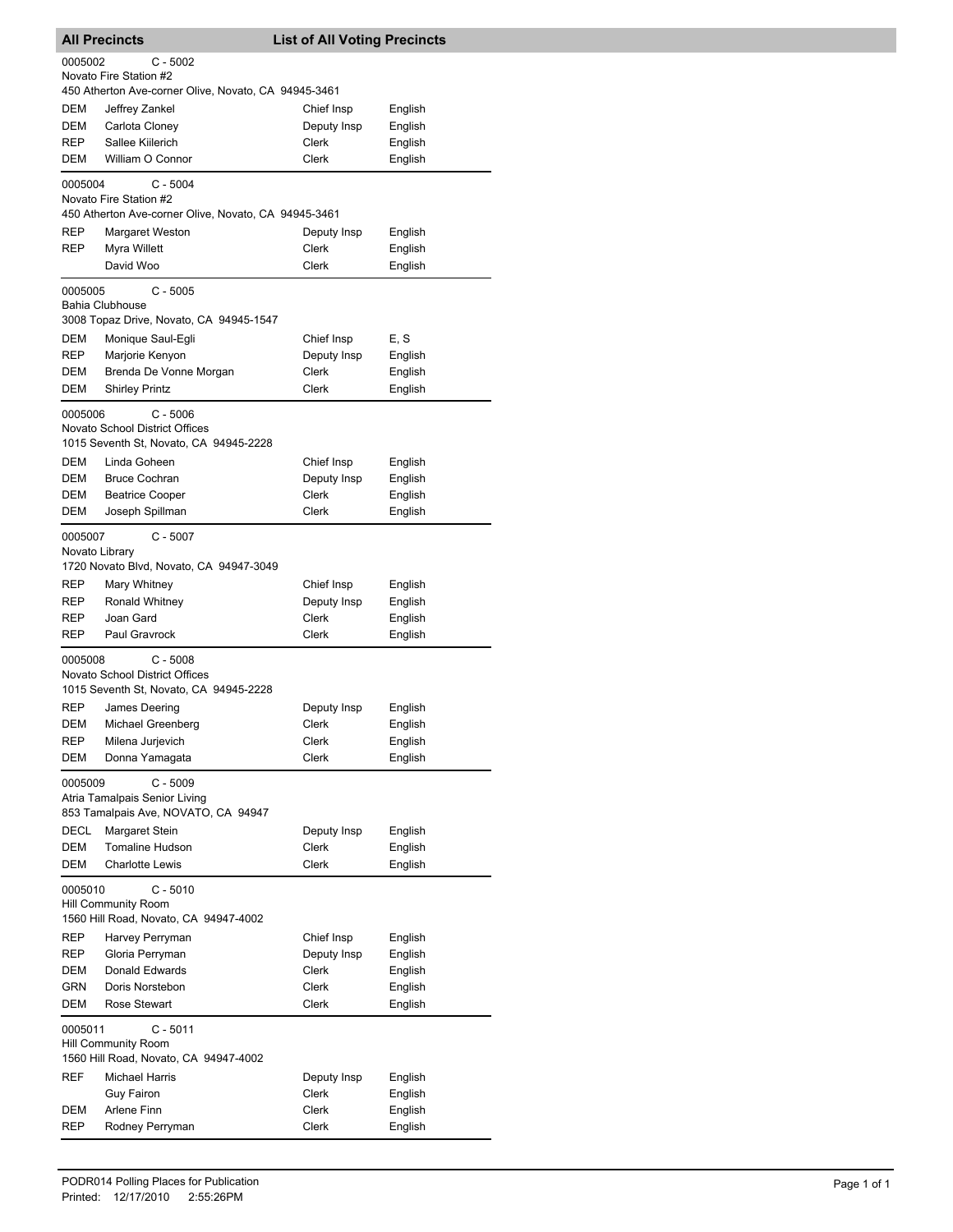|                                                     | <b>All Precincts</b>                                                          | <b>List of All Voting Precincts</b> |                    |  |
|-----------------------------------------------------|-------------------------------------------------------------------------------|-------------------------------------|--------------------|--|
| 0005012                                             | C - 5012                                                                      |                                     |                    |  |
|                                                     | Lu Sutton School                                                              |                                     |                    |  |
| REP                                                 | 1800 Center Rd, NOVATO, CA 94947<br>David Reed                                | Chief Insp                          | English            |  |
| REP                                                 | Margaret Keith                                                                | Deputy Insp                         | English            |  |
| <b>DEM</b>                                          | Rita Freeman                                                                  | Clerk                               | English            |  |
| DEM                                                 | Scott Francis Stoneback                                                       | Clerk                               | English            |  |
| 0005013                                             | $C - 5013$<br>Novato Human Needs Center                                       |                                     |                    |  |
|                                                     | 1907 Novato Blvd, NOVATO, CA 94947                                            |                                     |                    |  |
| DEM                                                 | Jennifer Welsch                                                               | Chief Insp                          | English            |  |
| <b>DEM</b>                                          | Colleen Rose<br>Stefan Dammen                                                 | Deputy Insp<br>Clerk                | English<br>English |  |
| DEM                                                 | Louise Jones                                                                  | Clerk                               | English            |  |
|                                                     |                                                                               |                                     |                    |  |
| 0005014                                             | $C - 5014$<br>Novato Human Needs Center<br>1907 Novato Blvd, NOVATO, CA 94947 |                                     |                    |  |
| <b>DEM</b>                                          | Raymond Young                                                                 | Deputy Insp                         | English            |  |
| DEM                                                 | <b>Richard Abold</b>                                                          | Clerk                               | English            |  |
| DEM                                                 | <b>Shirley Skeen</b>                                                          | Clerk                               | English            |  |
|                                                     | Rebecca K Tseng                                                               | Clerk                               | English            |  |
| 0005015                                             | $C - 5015$<br>All Saints Lutheran Church                                      |                                     |                    |  |
|                                                     | 2 San Marin Dr, Novato, CA 94945-1118                                         |                                     |                    |  |
| DEM                                                 | <b>Frances Thorsson</b>                                                       | Chief Insp                          | English            |  |
| REP                                                 | Margaret Mueller                                                              | Deputy Insp                         | English            |  |
| REP                                                 | Roberta Diefendorf                                                            | Clerk                               | English            |  |
| DEM                                                 | <b>Christine Mahaffy</b>                                                      | Clerk                               | English            |  |
| 0005017                                             | $C - 5017$<br>No Marin Water District Ofc                                     |                                     |                    |  |
|                                                     | Redwood Hwy & Rush Creek PI, Novato, CA 94945-2426                            |                                     |                    |  |
| DECL                                                | Fred Fogh                                                                     | Chief Insp                          | English            |  |
| DEM                                                 | Lee Pogetto<br>Alexander Andresen Karl                                        | Deputy Insp<br>Clerk                | English<br>English |  |
| DECL                                                | Ernest Beyer                                                                  | Clerk                               | English            |  |
| 0005019                                             | $C - 5019$                                                                    |                                     |                    |  |
|                                                     | Marin Valley Mobile Country Club<br>100 Marin Valley Dr, NOVATO, CA 94949     |                                     |                    |  |
| DEM                                                 | <b>Phillip Steinhart</b>                                                      | Chief Insp                          | English            |  |
| DEM                                                 | Juanita Reynolds                                                              | Deputy Insp                         | English            |  |
| DECL                                                | Carol Bolter                                                                  | Clerk                               | English            |  |
| <b>DECL</b>                                         | Anna Forsher                                                                  | Clerk                               | English            |  |
| 0005103<br>Olive School                             | PCT 5103                                                                      |                                     |                    |  |
|                                                     | 629 Plum St-park Lot Off Olive, NOVATO, CA 94945                              |                                     |                    |  |
| DEM                                                 | Brenda Gates-Monasch                                                          | Chief Insp                          | English            |  |
| DEM                                                 | Joyce Currell                                                                 | Deputy Insp                         | English            |  |
| DEM                                                 | Janet Meyer                                                                   | Clerk                               | English            |  |
| REP                                                 | Diane Schneeweis                                                              | Clerk                               | English            |  |
| 0005209<br>PCT 5209<br>Seventh Day Adventist Church |                                                                               |                                     |                    |  |
|                                                     | 495 San Marin Dr, Novato, CA 94945-1335                                       |                                     |                    |  |
| DEM                                                 | <b>Archie Patton</b>                                                          | Chief Insp                          | English            |  |
| DEM                                                 | Robert Levin                                                                  | Deputy Insp                         | English            |  |
| REP<br>DECL                                         | Maureen Ahsani<br><b>Leonard Gaskell</b>                                      | Clerk<br>Clerk                      | English<br>English |  |
| 0005211                                             | PCT 5211                                                                      |                                     |                    |  |
|                                                     | United Methodist Church                                                       |                                     |                    |  |
| 1473 South Novato Blvd, NOVATO, CA 94947            |                                                                               |                                     |                    |  |
| GRN                                                 | Donald Beck                                                                   | Chief Insp                          | English            |  |
| DEM                                                 | Alana Dubost                                                                  | Deputy Insp                         | English            |  |
| DEM                                                 | Luisa Escueta                                                                 | Clerk                               | English            |  |
| DEM                                                 | Mary Rothe                                                                    | Clerk                               | English            |  |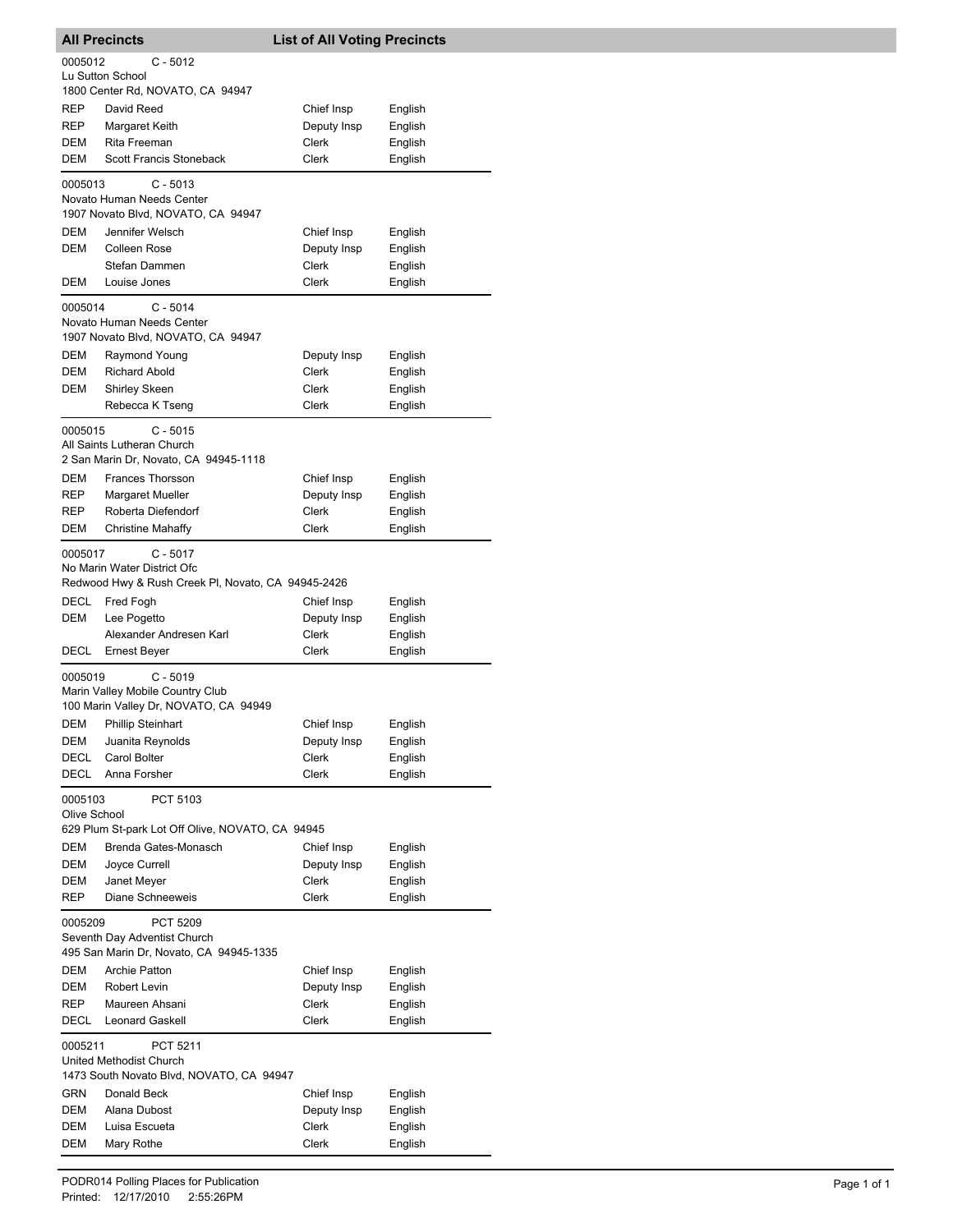| <b>All Precincts</b>                                                                       |                                                                                                           | <b>List of All Voting Precincts</b>         |                                          |  |  |
|--------------------------------------------------------------------------------------------|-----------------------------------------------------------------------------------------------------------|---------------------------------------------|------------------------------------------|--|--|
| 0005213<br>PCT 5213<br>Lynwood School<br>1320 Lynwood Dr, Novato, CA 94947-4629            |                                                                                                           |                                             |                                          |  |  |
| DECL<br>DECL<br>DEM<br>DECL                                                                | James Clinton Waltermire<br>Nancy Jones<br>Elizabeth Frances Cervenka<br>Lori Ann Ryan                    | Chief Insp<br>Deputy Insp<br>Clerk<br>Clerk | English<br>English<br>English<br>English |  |  |
| 0005214                                                                                    | <b>PCT 5214</b><br><b>United Methodist Church</b>                                                         |                                             |                                          |  |  |
|                                                                                            | 1473 South Novato Blvd, NOVATO, CA 94947                                                                  |                                             |                                          |  |  |
| <b>REP</b>                                                                                 | Karen Illich                                                                                              | Deputy Insp                                 | English                                  |  |  |
| DEM<br>REP                                                                                 | Mary Bicknell<br>Margaret Binggeli                                                                        | Clerk<br>Clerk                              | E, S<br>English                          |  |  |
|                                                                                            |                                                                                                           |                                             |                                          |  |  |
| 0005215                                                                                    | PCT 5215<br>Ignacio Hills Apartments<br>431 Ignacio Blvd, Novato, CA 94949                                |                                             |                                          |  |  |
| <b>REP</b>                                                                                 | Ruth Jankowski                                                                                            | Deputy Insp                                 | English                                  |  |  |
| <b>DEM</b>                                                                                 | <b>Mariann Harris</b>                                                                                     | Clerk                                       | English                                  |  |  |
| <b>REP</b>                                                                                 | <b>Bruce Nadler</b>                                                                                       | Clerk                                       | English                                  |  |  |
| <b>DEM</b>                                                                                 | Myrna Sablik                                                                                              | <b>Clerk</b>                                | English                                  |  |  |
| 0005216                                                                                    | PCT 5216<br>Novato Fire Station #1<br>7025 Redwood Blvd, Novato, CA 94949                                 |                                             |                                          |  |  |
| DECL                                                                                       | Dennis Sullivan                                                                                           | Chief Insp                                  | English                                  |  |  |
| REP                                                                                        | Margaret Kidder                                                                                           | Deputy Insp                                 | English                                  |  |  |
| REP                                                                                        | Paul Manouelian                                                                                           | Clerk                                       | English                                  |  |  |
| REP                                                                                        | Joan Sullivan                                                                                             | Clerk                                       | English                                  |  |  |
| 0005217<br>Lynwood School<br>DECL<br>DEM                                                   | <b>PCT 5217</b><br>1320 Lynwood Dr, Novato, CA 94947-4629<br><b>Randal Ewert</b><br>Louis Adelmo Martinez | Deputy Insp<br>Clerk                        | English<br>English                       |  |  |
| 0005218                                                                                    | <b>PCT 5218</b><br>United Methodist Church                                                                |                                             |                                          |  |  |
|                                                                                            | 1473 South Novato Blvd, NOVATO, CA 94947                                                                  |                                             |                                          |  |  |
| DEM                                                                                        | Yvonne Learned                                                                                            | Deputy Insp                                 | English                                  |  |  |
| <b>REP</b>                                                                                 | Dolores Meanev                                                                                            | Clerk                                       | English                                  |  |  |
| DEM                                                                                        | Lois Zander                                                                                               | Clerk                                       | English                                  |  |  |
| 0005219                                                                                    | PCT 5219<br>San Jose Middle School<br>1000 Sunset Pkwy, Novato, CA 94949                                  |                                             |                                          |  |  |
| REP                                                                                        | <b>Thomas Brawley</b>                                                                                     | Chief Insp                                  | English                                  |  |  |
| DEM                                                                                        | Jean Harris                                                                                               | Clerk                                       | English                                  |  |  |
| DEM                                                                                        | Kathryn Mc Laughlin                                                                                       | Clerk                                       | English                                  |  |  |
| 0005220<br><b>PCT 5220</b><br>San Jose Middle School<br>1000 Sunset Pkwy, Novato, CA 94949 |                                                                                                           |                                             |                                          |  |  |
| REP                                                                                        | Frank Keenan                                                                                              | Deputy Insp                                 | English                                  |  |  |
| <b>DEM</b>                                                                                 | Lucy Hom                                                                                                  | Clerk                                       | English                                  |  |  |
| DECL                                                                                       | Maxwell Peak Jr                                                                                           | Clerk                                       | English                                  |  |  |
| 0005221<br>PCT 5221<br>Novato Oaks Inn                                                     |                                                                                                           |                                             |                                          |  |  |
|                                                                                            | 215 Alameda Del Prado, Novato, CA 94949-6657                                                              |                                             |                                          |  |  |
| DEM                                                                                        | E Oscar Chambers                                                                                          | Chief Insp                                  | English                                  |  |  |
| REP                                                                                        | Joan Chambers                                                                                             | Deputy Insp                                 | English                                  |  |  |
| DEM                                                                                        | Nancy Lund                                                                                                | Clerk                                       | English                                  |  |  |
| DEM                                                                                        | <b>Michael Murphy</b>                                                                                     | Clerk                                       | English                                  |  |  |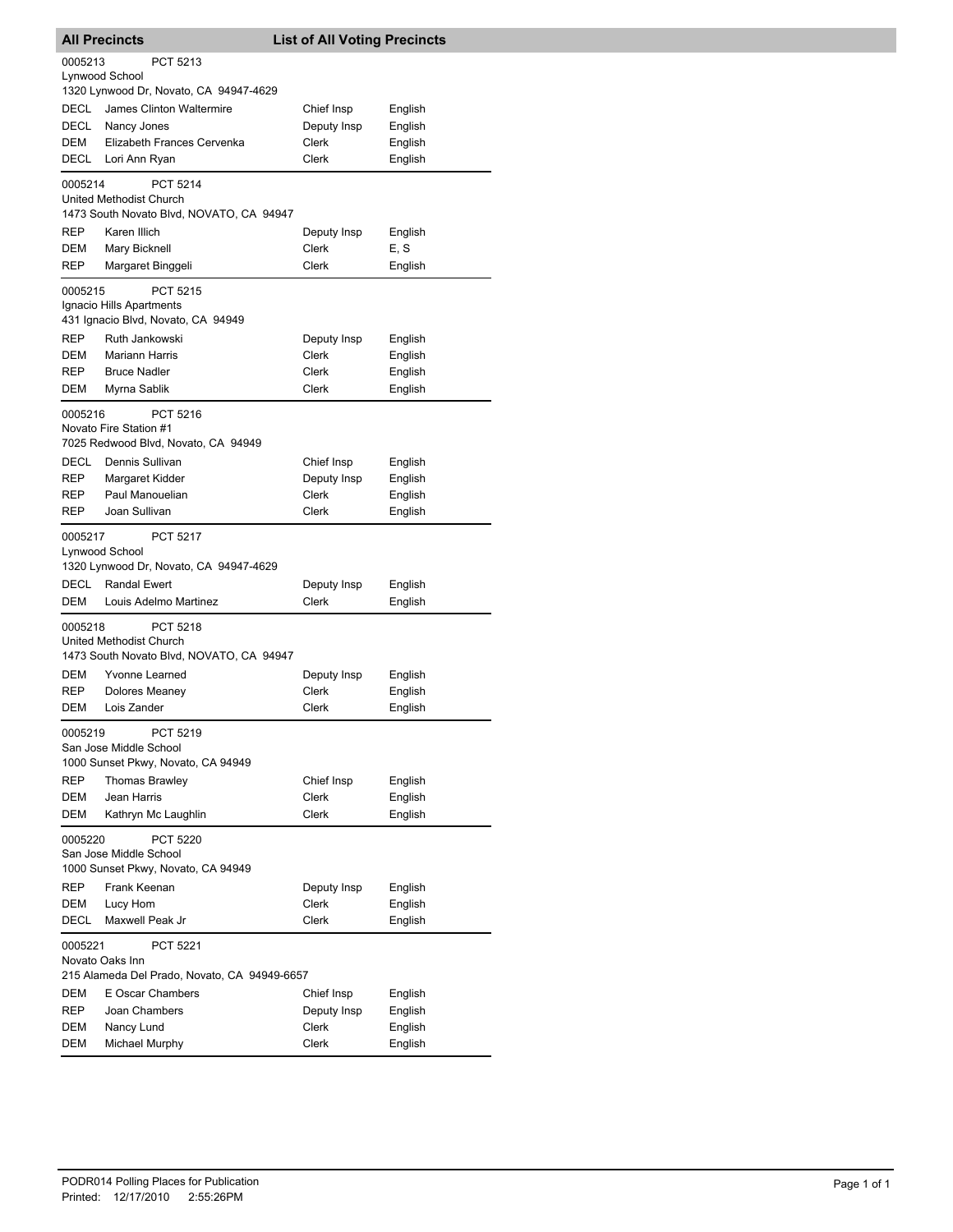|                                                                                                       | <b>All Precincts</b>                                                          | <b>List of All Voting Precincts</b> |                    |  |
|-------------------------------------------------------------------------------------------------------|-------------------------------------------------------------------------------|-------------------------------------|--------------------|--|
| 0005223                                                                                               | PCT 5223                                                                      |                                     |                    |  |
|                                                                                                       | Novato Fire Station #3                                                        |                                     |                    |  |
|                                                                                                       | 65 San Ramon Way, Novato, CA 94945-1638                                       |                                     |                    |  |
| DEM                                                                                                   | <b>Walter Monasch</b>                                                         | Chief Insp                          | English            |  |
| DEM<br>REP                                                                                            | Veronica Doyle<br><b>Frances E Beretta</b>                                    | Deputy Insp<br>Clerk                | English<br>English |  |
| REP                                                                                                   | Barbara Lyons                                                                 | Clerk                               | English            |  |
| REP                                                                                                   | Diane Serdengecti                                                             | Clerk                               | English            |  |
|                                                                                                       |                                                                               |                                     |                    |  |
| 0005224                                                                                               | <b>PCT 5224</b><br>Novato Fire Station #3                                     |                                     |                    |  |
|                                                                                                       | 65 San Ramon Way, Novato, CA 94945-1638                                       |                                     |                    |  |
| DEM                                                                                                   | Ortensia Gozashti                                                             | Deputy Insp                         | E, S               |  |
| DEM                                                                                                   | Warrenetta Lane                                                               | Clerk                               | English            |  |
| DEM                                                                                                   | Jacqueline Perry                                                              | Clerk                               | English            |  |
| 0005225                                                                                               | PCT 5225<br>Munoz Residence                                                   |                                     |                    |  |
|                                                                                                       | 575 Fairway Dr, Novato, CA 94949                                              |                                     |                    |  |
| DEM                                                                                                   | Alice Munoz                                                                   | Chief Insp                          | English            |  |
| REP                                                                                                   | Lucille Douglas                                                               | Deputy Insp                         | English            |  |
| REP                                                                                                   | Jeanne Desmond                                                                | Clerk                               | English            |  |
| REP                                                                                                   | Bonnie Ryan                                                                   | <b>Clerk</b>                        | English            |  |
| 0005226                                                                                               | PCT 5226<br>Los Robles Mobile Home Park                                       |                                     |                    |  |
|                                                                                                       | 100 Roblar Dr, Novato, CA 94949-6133                                          |                                     |                    |  |
| REP                                                                                                   | Dorothy H Fountain                                                            | Chief Insp                          | English            |  |
| REP                                                                                                   | Iva Conrad                                                                    | Deputy Insp                         | English            |  |
| REP                                                                                                   | Alton Fountain                                                                | Clerk                               | English            |  |
| REP                                                                                                   | Dorothy Mc Nutt                                                               | Clerk                               | English            |  |
| 0005227                                                                                               | PCT 5227<br><b>Hamilton Arts Center</b><br>500 Palm Dr, Novato, CA 94949-5004 |                                     |                    |  |
| <b>REP</b>                                                                                            | <b>Barrett Young</b>                                                          | Chief Insp                          | English            |  |
| DECL                                                                                                  | <b>Christine Rice</b>                                                         | Deputy Insp                         | English            |  |
| DEM                                                                                                   | Eileen O Neill                                                                | Clerk                               | English            |  |
| DEM                                                                                                   | Eva Slott                                                                     | Clerk                               | English            |  |
| DEM                                                                                                   | Adele Szostak                                                                 | Clerk                               | English            |  |
| 0005228                                                                                               | PCT 5228<br><b>Hamilton Arts Center</b><br>500 Palm Dr, Novato, CA 94949-5004 |                                     |                    |  |
| DEM                                                                                                   | Helen Brown                                                                   | Deputy Insp                         | English            |  |
| DEM                                                                                                   | Henry Lam                                                                     | Clerk                               | English            |  |
| 0005301                                                                                               | PCT 5301<br>Ignacio Hills Apartments<br>431 Ignacio Blvd, Novato, CA 94949    |                                     |                    |  |
| REP                                                                                                   | Frances Kenny                                                                 | Chief Insp                          | English            |  |
| DEM                                                                                                   | Theresa Fermanich                                                             | Deputy Insp                         | English            |  |
| DEM                                                                                                   | Alicia Nicole Godwin                                                          | <b>Clerk</b>                        | English            |  |
| REP                                                                                                   | Debra Waldt                                                                   | Clerk                               | English            |  |
| 0005302<br>PCT 5302<br><b>Bel Marin Community Center</b><br>4 Montego Key, Novato, CA 94949-5301      |                                                                               |                                     |                    |  |
| DEM                                                                                                   | James Hollingshead                                                            | Chief Insp                          | English            |  |
| DEM                                                                                                   | <b>Shirley Etemadfar</b>                                                      | Deputy Insp                         | English            |  |
| REP                                                                                                   | David Brown                                                                   | Clerk                               | English            |  |
| REP                                                                                                   | Jefferson Graves                                                              | Clerk                               | English            |  |
| DEM                                                                                                   | Eber Elias Resendiz                                                           | Clerk                               | English            |  |
| 0005304<br>PCT 5304<br>Novato Fire Station #2<br>450 Atherton Ave-corner Olive, Novato, CA 94945-3461 |                                                                               |                                     |                    |  |
| DEM                                                                                                   | Joyce Tarlton                                                                 | Deputy Insp                         | English            |  |
| REP                                                                                                   | Kendric D Martin                                                              | Clerk                               | English            |  |
| DEM                                                                                                   | Karen Olson                                                                   | Clerk                               | English            |  |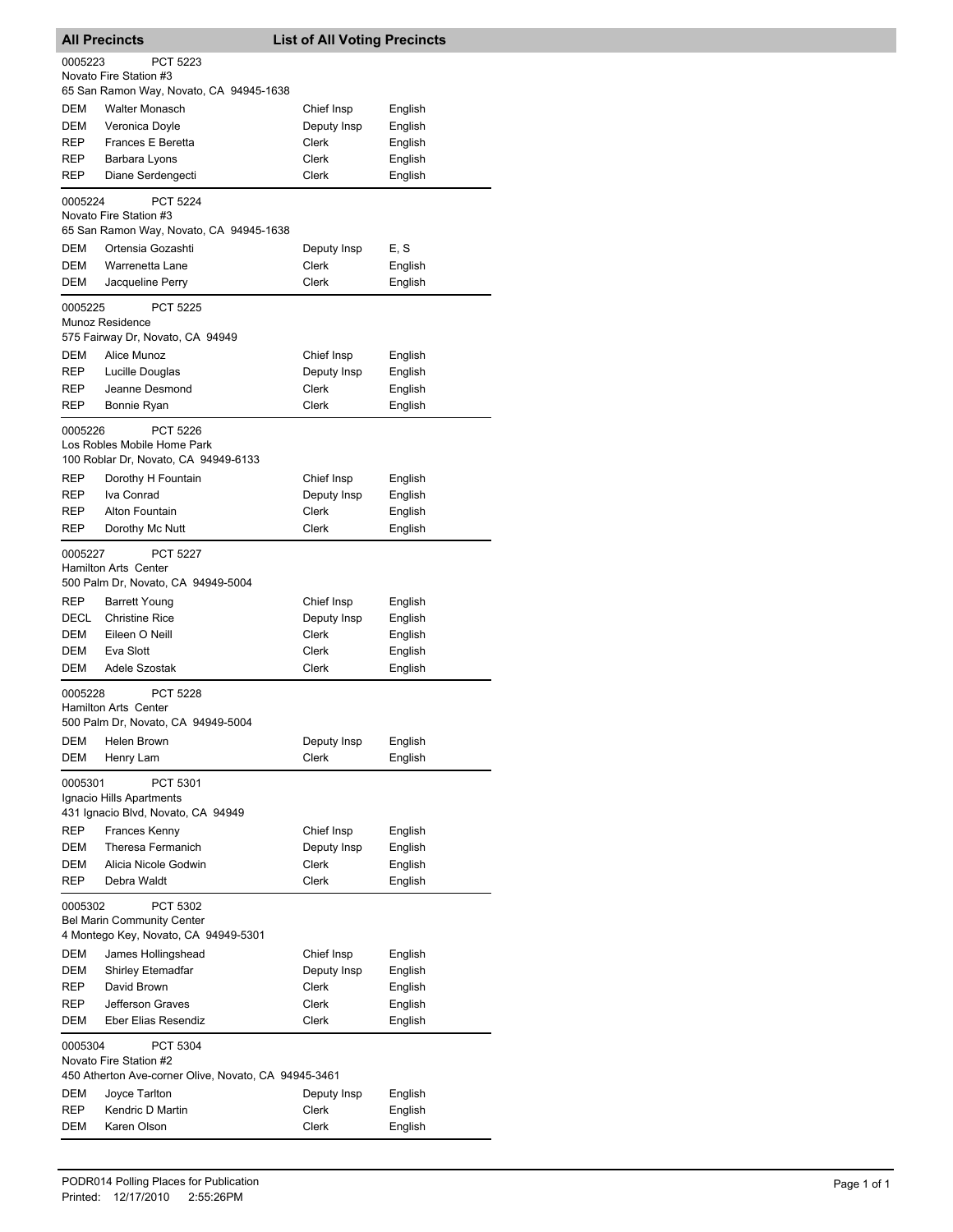|            | <b>All Precincts</b>                                                                  | <b>List of All Voting Precincts</b> |         |
|------------|---------------------------------------------------------------------------------------|-------------------------------------|---------|
| 0005305    | PCT 5305<br><b>Bel Marin Community Center</b><br>4 Montego Key, Novato, CA 94949-5301 |                                     |         |
| <b>REP</b> | <b>Charles Grant</b>                                                                  | Deputy Insp                         | English |
| <b>DEM</b> | <b>Richard Saltzman</b>                                                               | Clerk                               | English |
| <b>RFP</b> | Rosie Sarkissian                                                                      | Clerk                               | English |